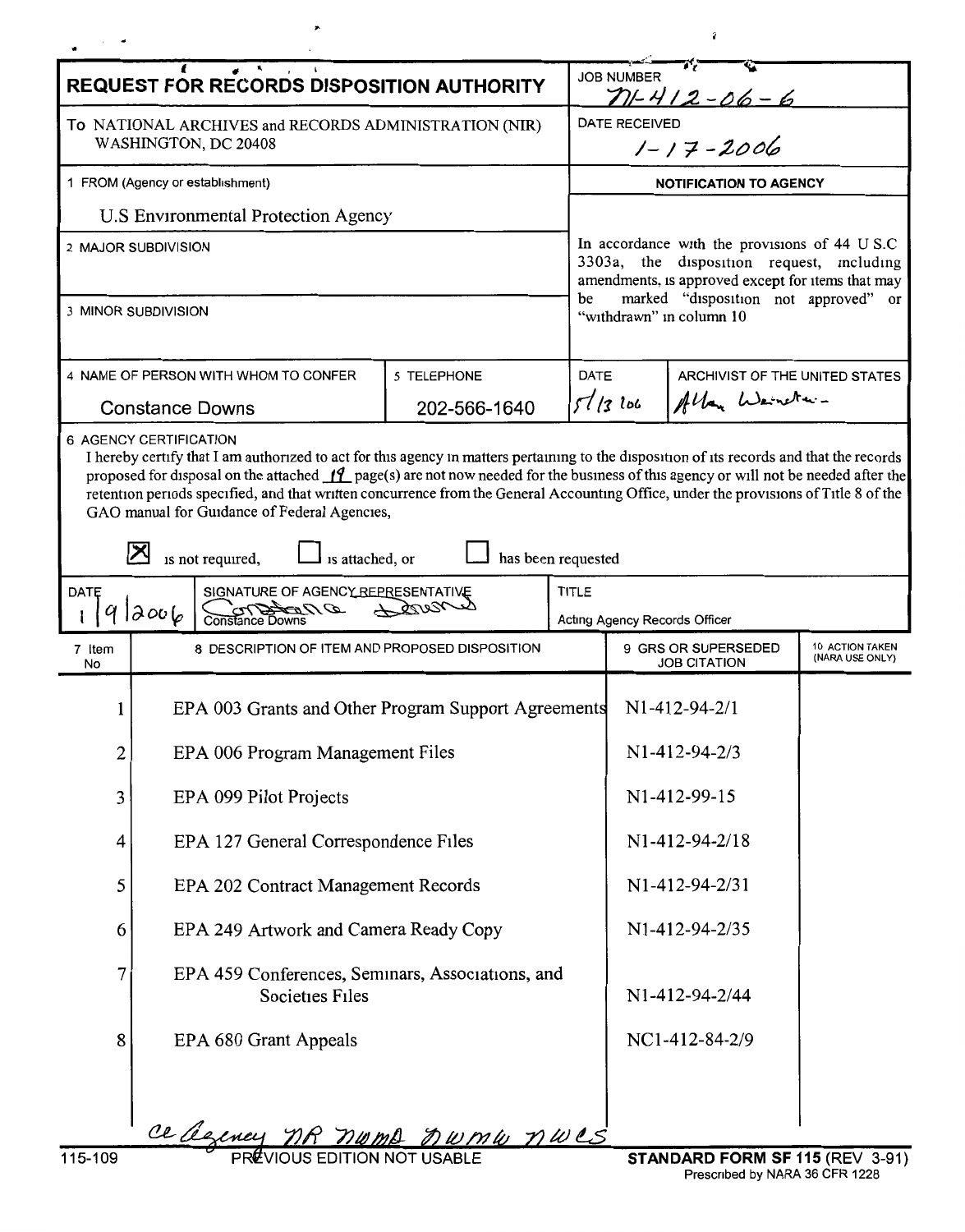| $\overline{a^2}$ $\overline{b^2}$ $\overline{c^2}$ $\overline{d^2}$<br><b>REQUEST FOR RECORDS DISPOSITION AUTHORITY</b> |                                                                                                                                                                                                                                                                                                                                                                                                                                                                                                             |                                                     |                               | <b>JOB NUMBER</b><br>$71 - 412 - 06 - 6$                                                                                                                                                                          |                 |  |  |
|-------------------------------------------------------------------------------------------------------------------------|-------------------------------------------------------------------------------------------------------------------------------------------------------------------------------------------------------------------------------------------------------------------------------------------------------------------------------------------------------------------------------------------------------------------------------------------------------------------------------------------------------------|-----------------------------------------------------|-------------------------------|-------------------------------------------------------------------------------------------------------------------------------------------------------------------------------------------------------------------|-----------------|--|--|
| To NATIONAL ARCHIVES and RECORDS ADMINISTRATION (NIR)<br>WASHINGTON, DC 20408                                           |                                                                                                                                                                                                                                                                                                                                                                                                                                                                                                             |                                                     |                               | <b>DATE RECEIVED</b><br>$1 - 17 - 2006$                                                                                                                                                                           |                 |  |  |
| 1 FROM (Agency or establishment)                                                                                        |                                                                                                                                                                                                                                                                                                                                                                                                                                                                                                             |                                                     | <b>NOTIFICATION TO AGENCY</b> |                                                                                                                                                                                                                   |                 |  |  |
|                                                                                                                         | U.S Environmental Protection Agency                                                                                                                                                                                                                                                                                                                                                                                                                                                                         |                                                     |                               |                                                                                                                                                                                                                   |                 |  |  |
| 2 MAJOR SUBDIVISION<br>3 MINOR SUBDIVISION                                                                              |                                                                                                                                                                                                                                                                                                                                                                                                                                                                                                             |                                                     | be                            | In accordance with the provisions of 44 USC<br>3303a, the disposition request, including<br>amendments, is approved except for items that may<br>marked "disposition not approved" or<br>"withdrawn" in column 10 |                 |  |  |
|                                                                                                                         |                                                                                                                                                                                                                                                                                                                                                                                                                                                                                                             |                                                     |                               |                                                                                                                                                                                                                   |                 |  |  |
| 5 TELEPHONE<br>4 NAME OF PERSON WITH WHOM TO CONFER                                                                     |                                                                                                                                                                                                                                                                                                                                                                                                                                                                                                             |                                                     |                               | DATE<br>ARCHIVIST OF THE UNITED STATES                                                                                                                                                                            |                 |  |  |
|                                                                                                                         | <b>Constance Downs</b>                                                                                                                                                                                                                                                                                                                                                                                                                                                                                      | 202-566-1640                                        |                               | 5/13106                                                                                                                                                                                                           | Allan Weineter- |  |  |
|                                                                                                                         | <b>6 AGENCY CERTIFICATION</b><br>I hereby certify that I am authorized to act for this agency in matters pertaining to the disposition of its records and that the records<br>proposed for disposal on the attached $11$ page(s) are not now needed for the business of this agency or will not be needed after the<br>retention periods specified, and that written concurrence from the General Accounting Office, under the provisions of Title 8 of the<br>GAO manual for Guidance of Federal Agencies, |                                                     |                               |                                                                                                                                                                                                                   |                 |  |  |
|                                                                                                                         | is attached, or<br>is not required,                                                                                                                                                                                                                                                                                                                                                                                                                                                                         |                                                     | has been requested            |                                                                                                                                                                                                                   |                 |  |  |
| DATE                                                                                                                    | SIGNATURE OF AGENCY REPRESENTATIVE<br>$D$ $\sigma$ $\sigma$<br>2006                                                                                                                                                                                                                                                                                                                                                                                                                                         |                                                     | <b>TITLE</b>                  | Acting Agency Records Officer                                                                                                                                                                                     |                 |  |  |
| 7 Item<br>No                                                                                                            | 8 DESCRIPTION OF ITEM AND PROPOSED DISPOSITION                                                                                                                                                                                                                                                                                                                                                                                                                                                              |                                                     |                               | 10 ACTION TAKEN<br>9 GRS OR SUPERSEDED<br>(NARA USE ONLY)<br><b>JOB CITATION</b>                                                                                                                                  |                 |  |  |
|                                                                                                                         |                                                                                                                                                                                                                                                                                                                                                                                                                                                                                                             | EPA 003 Grants and Other Program Support Agreements |                               |                                                                                                                                                                                                                   | $N1-412-94-2/1$ |  |  |
| 2                                                                                                                       | EPA 006 Program Management Files                                                                                                                                                                                                                                                                                                                                                                                                                                                                            |                                                     |                               | N1-412-94-2/3                                                                                                                                                                                                     |                 |  |  |
| 3                                                                                                                       | EPA 099 Pilot Projects                                                                                                                                                                                                                                                                                                                                                                                                                                                                                      |                                                     |                               | N1-412-99-15                                                                                                                                                                                                      |                 |  |  |
| 4                                                                                                                       | EPA 127 General Correspondence Files                                                                                                                                                                                                                                                                                                                                                                                                                                                                        |                                                     |                               | N1-412-94-2/18                                                                                                                                                                                                    |                 |  |  |
| 5                                                                                                                       | EPA 202 Contract Management Records                                                                                                                                                                                                                                                                                                                                                                                                                                                                         |                                                     |                               | N1-412-94-2/31                                                                                                                                                                                                    |                 |  |  |
| 6                                                                                                                       | EPA 249 Artwork and Camera Ready Copy                                                                                                                                                                                                                                                                                                                                                                                                                                                                       |                                                     |                               | N1-412-94-2/35                                                                                                                                                                                                    |                 |  |  |
| 7                                                                                                                       | EPA 459 Conferences, Seminars, Associations, and<br><b>Societies Files</b>                                                                                                                                                                                                                                                                                                                                                                                                                                  |                                                     |                               |                                                                                                                                                                                                                   | N1-412-94-2/44  |  |  |
| 8                                                                                                                       | EPA 680 Grant Appeals                                                                                                                                                                                                                                                                                                                                                                                                                                                                                       |                                                     |                               |                                                                                                                                                                                                                   | NC1-412-84-2/9  |  |  |
|                                                                                                                         | ce agency nR nwmb nwmw nwes                                                                                                                                                                                                                                                                                                                                                                                                                                                                                 |                                                     |                               |                                                                                                                                                                                                                   |                 |  |  |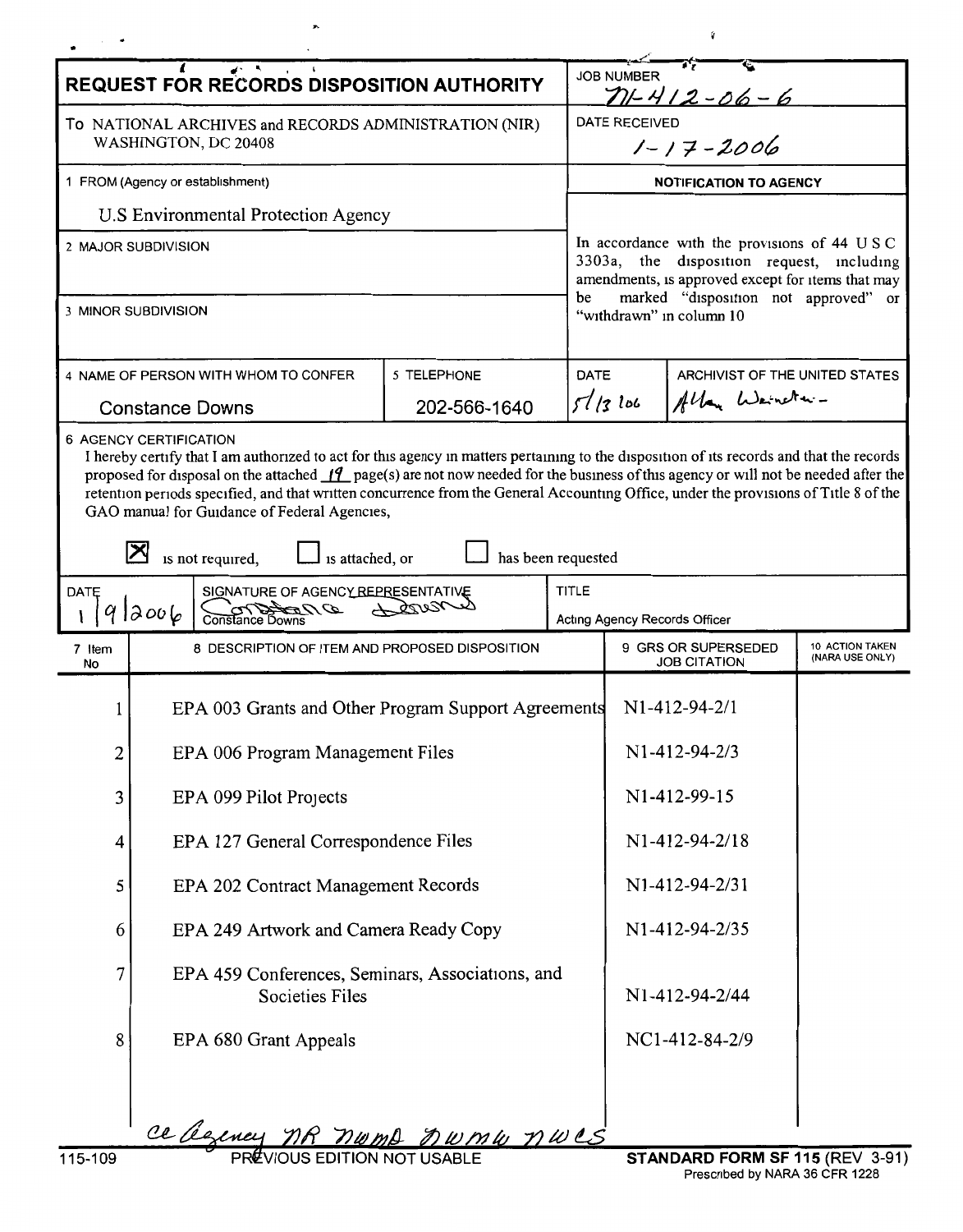بار

Ł

**This schedule is under development and MAY NOT be used to retire or destroy records. If you have any questions, please contact the Records Help Desk.** 

# **EPA Records Schedule 003**

 $\mathbf{A}$   $\mathbf{A}$ 

**Status:** Development, 01/04/2006

 $\epsilon$ 

**Title:** Grants and Other Program Support Agreements

**Program:** All Programs, with exceptions

**Applicability:** Agency-wide

## **NARA Disposal Authority:**

• Pending

## **Description:**

Includes records that document all types of agreements with other federal, state, or local government agencies, universities, non-profit organizations, and other institutions to which EPA is a party, and which support EPA's environmental programs (other than Superfund site specific, wastewater construction and state revolving fund grants, and tribal grants). Specific types of agreements include assistance agreements, grants, cooperative agreements, interagency agreements, agreements for "guest" workers, and other types of program support agreements administered by headquarters or EPA regions and which provide for research, demonstration projects, training, fellowships, investigation, surveys, studies, or other types of program support activities.

Also includes supporting documentation. Specific types of records include, but are not limited to, documentation of significant actions and decisions relating to and supporting the award of agreements, documentation of actions and decisions relating to the competition of agreements, announcements and solicitations of funding opportunities, justifications, requests and justifications for the non-competitive award of agreements, cost estimates, scopes of work, correspondence, applications, pre-award reviews, funding decisions, award documentation, documentation relating to the evaluation of proposals and applications, conflict of interest documentation, transmittal correspondence, agreements, agreement oversight activities, non-compliance documentation, dispute documentation, audit records, closeout documentation for completed agreements, and reports and evaluations resulting from agreements.

Excludes: Final products and deliverables (EPA 258), Superfund site-specific grants and agreements (EPA 001 ), wastewater construction and state revolving fund grants (EPA 232), and tribal grants (EPA 244).

# **Disposition Instructions:**

**Item a:** Record copy

- Disposable
- Close file immediately after closeout of the agreement. Destroy 7 years after file closure.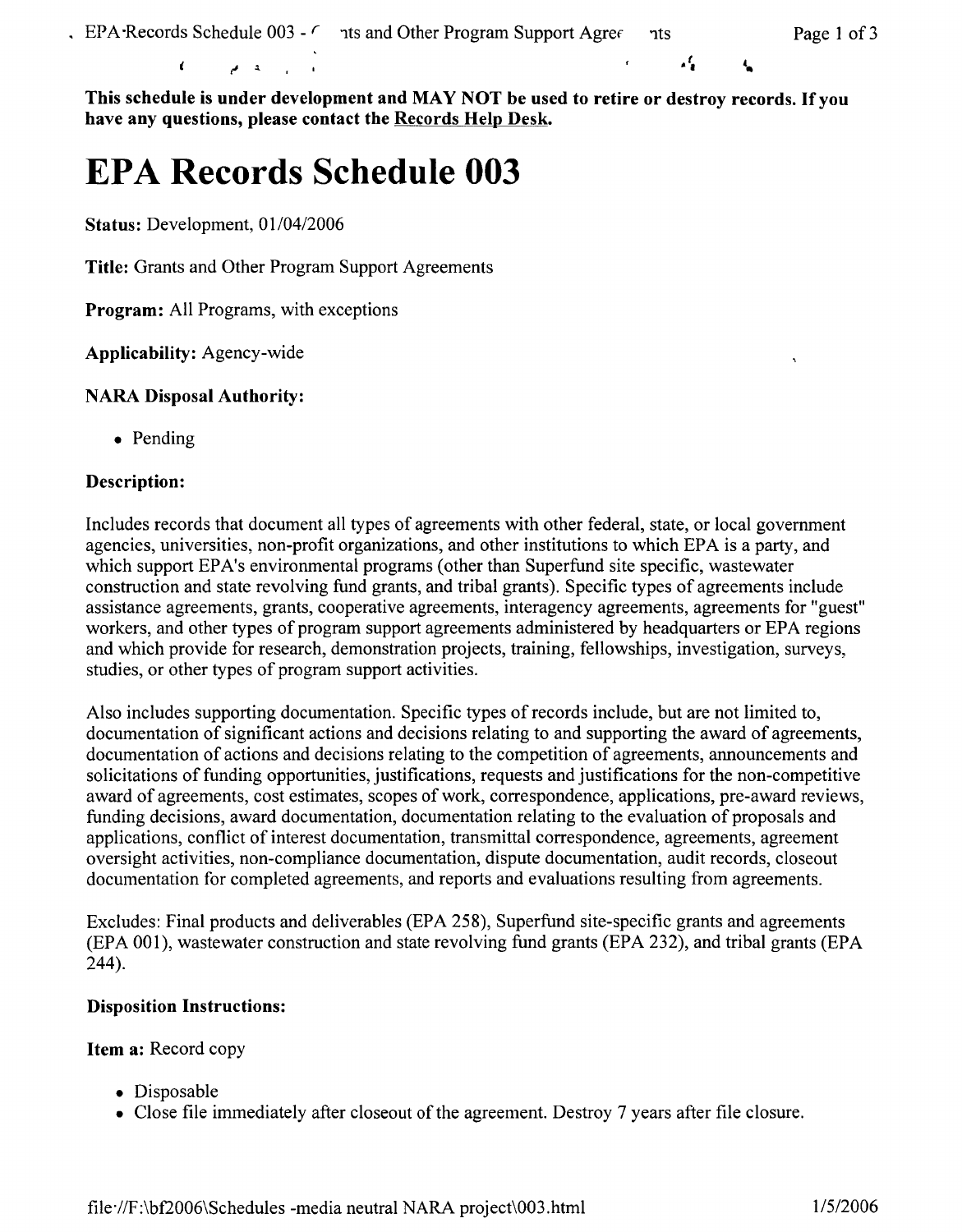EPA Records Schedule 003 -  $\prime$  ts and Other Program Support Agree ints Page 2 of 3

 $\overline{A}$ 

Ł

**Item b:** Electronic copies created with word processing and electronic mail applications

• Disposable

 $\blacktriangle$ 

• Destroy when record copy is generated.

 $\mathcal{A}$ ,  $\mathcal{A}$ ,  $\mathcal{A}$ 

# **Guidance:**

Agreement closeout is when the Agency determines all administrative actions and required work is completed (submission of the final expenditure report, SF 269 - Financial Status Report, by the recipient) or when the agreement is terminated or annulled and any disputes settled. Final closeout documentation may consist only of an internal Agency memo.

The Grants Administrator (also called the Grants Management Officer), Grant Project Officer, and Financial Management Officer are responsible for the record copies of grant agreement records and implementing the disposition. Records can include unique program files maintained by the grant project officer or client or technical representative and documentation relating to the grant competitions. All other copies may be destroyed when no longer needed.

The following offices and managers are responsible for maintaining a complete record set and dispositioning documents as designated below:

Grants Management Officer (Grants Specialist) - Record copy of applications; reviews and amendments related to the application; administrative review checklist; certifications; agreements and any amendments; award documentation including documentation supporting the decision to make an award; requests for deviations; stop work orders; documentation relating to termination actions, disputes and appeals, annulments and audits; legal opinions; financial status reports; and increases and decreases; correspondence and other related documents. See EPA 183 for Grant and Other Agreement Oversight records.

Program Office (Project Officer) - Record copy of documents used for day-to-day technical assistance for the grant or interagency agreement such as draft and final products and deliverables; work plans and progress reports; draft documents and comments provided or other records of technical direction. Copies of applications, awards, amendments and other administrative and financial documents. Documentation relating to the competition of assistance agreements including announcements, correspondence with applicants, evaluation documentation, and other documents relating to the selection or non-selection of applicants for award of an agreement. Documents relating to requests and justifications for noncompetitive award of assistance agreements and disputes.

Financial Management Officer - Record copy of reimbursement requests, payment vouchers, payment files, federal cash transaction reports; copies of financial status report and other related documents.

Grants and agreements that are being audited, appealed, or in any other kind of legal action can not be destroyed until the case is closed. See EPA 680 for the Grant Appeal File and EPA 183 for Grant and Other Agreement Oversight.

See EPA 274 for Unsuccessful Grant Application Files. Final products and deliverables are permanent records and are scheduled as EPA 258. Superfund site specific grants are scheduled as EPA 001; waste water construction and state revolving fund grants as EPA 232; and tribal grants as EPA 244. Contracts are covered under EPA 020, EPA 055, EPA 202, and EPA 258. The Grants Information and Control System is scheduled as EPA 575. EPA 009 covers the Integrated Grants Management System (IGMS).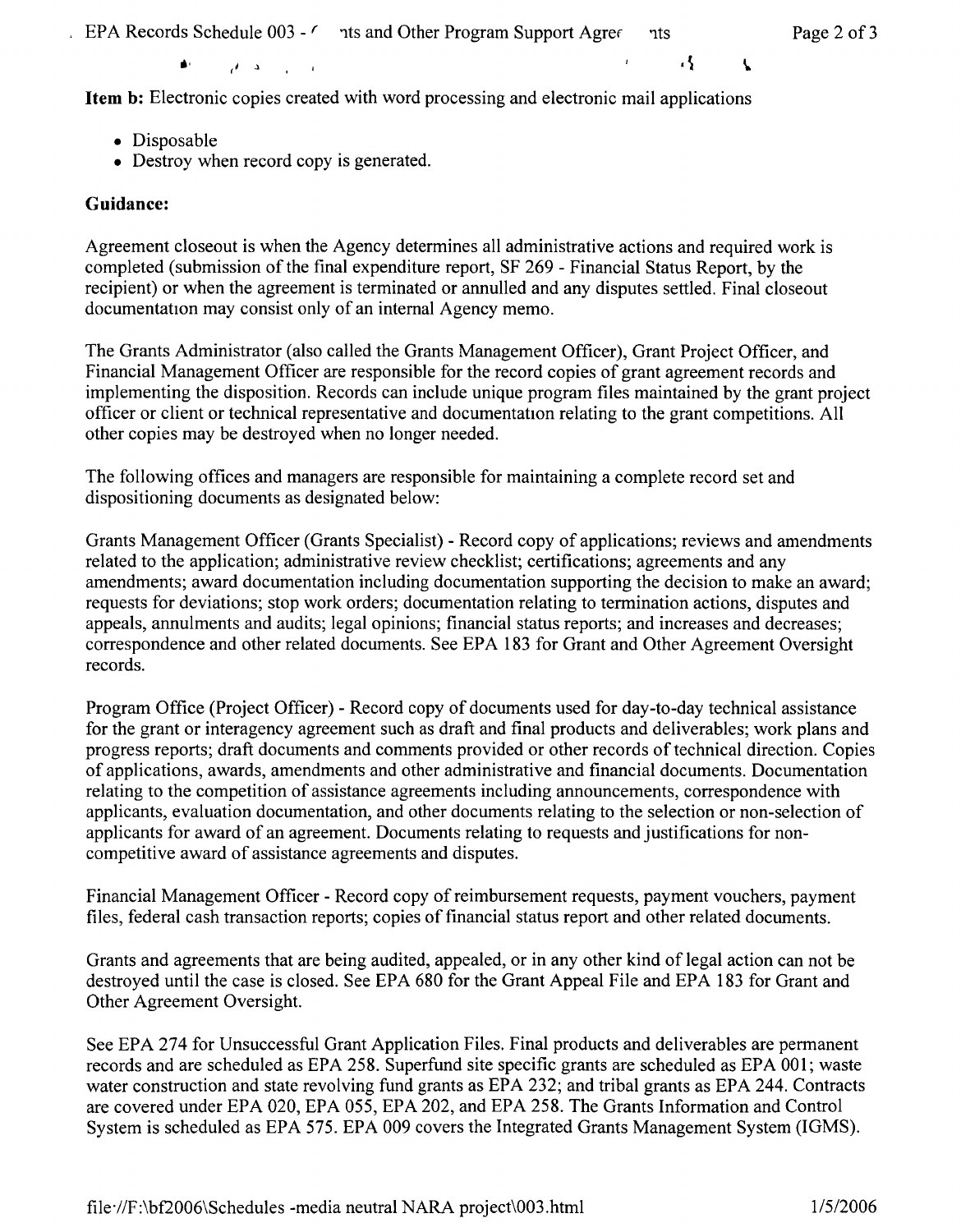l

• **i. ,-J l** • *'* <sup>I</sup>

### **Reasons for Disposition:**

The disposition instructions have been rewritten as media neutral to allow for maintaining the record copy in EP A's electronic recordkeeping system. The retention has not changed.

#### **Custodians:**

Multiple units

#### **Related Schedules:**

EPA 001, EPA 009, EPA 020, EPA 055, EPA 183, EPA 202, EPA 232, EPA 244, EPA 258, EPA 274, EPA 575, EPA 680

#### **Previous NARA Disposal Authority:**

NCI 74-118/IV/3, NCI 74-255/1/8 (TN28-C4/8), NC-412-75-6/9 (TN28-C8/9), NC-412-75-9/25 (TN28- C7/25), NCl-412-76-1/1/4 and 6 (TN28-D1/4 and 6), NCl-412-76-1/11/2 and 4 (TN28-D2/2 and 4), NCl-412-76-1/111/14, 17, and 19 (TN28-D3/14, 17 and 19), NCI-412-76-9/25 (TN28-C16/25), NCl-412-77-1/8 and 9 (TN28-C15/8 and 9), NCI-412-77-4/1 (TN28-B20/1), NCI-412-77-5/1 la (TN28- Cl 9/10a), NC1-412-78-10/6b, NCl-412-85-6/8 and 15 (TN28-C12/3 and C15/10), NCl-412-85-7/8 (TN28-C8/9), NCl-412-85-12/6 (TN28-C20/3), NCl-412-85-14/7 (TN28-C6/1), NCl-412-85-17/2, NCI-412-85-18/2, NCI-412-85-19/4, NC1-412-85-23/4a, NCI-412-85-25/5a and b, NCl-412-85- 26/1/4, Nl-412-86-1/8 (TN28-Cl l/3), Nl-412-86-3/7, Nl-412-94-2/1

**Entry:** 03/20/1991

**EPA Approval:** Pending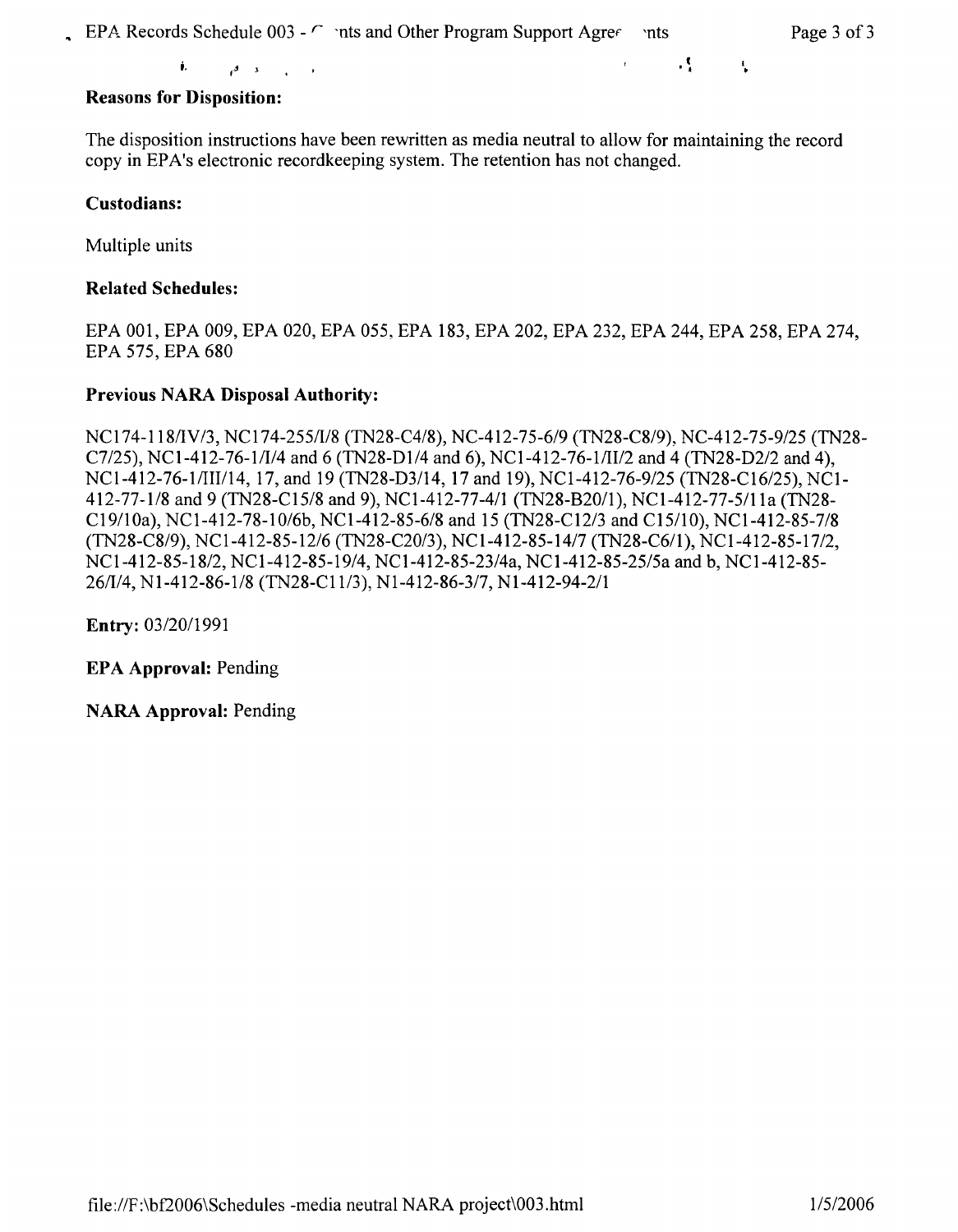# **EPA Records Schedule 006**

**Status: Final, 02/01/2007** 

**Title:** Program Management FIies

**Program:** All Programs

**Applicability:** Agency-wide

**Function:** 301-093 - Program Momtonng

# **NARA Disposal Authority:**

This schedule authonzes the disposition of the record copy many media (media neutral) Records designated for permanent retention must be transferred to the National Archives in accordance with NARA standards at the time of transfer

•  $N1-412-06-6/2$ 

# **Description:**

Includes records which relate to the on-gomg management of programs and routme projects withm programs. Types of files include both mission and operational programs and may be maintained by one or more organizational unit. Specific types of records include correspondence, memoranda, staff meeting records such as agendas, background papers, attendance lists, and meeting minutes or summaries, routine office procedures, and reports relatmg to general pohcy and program matters, oversight reviews, mteragency activity, research and other similar matenals. Also mcludes project control files showmg assignments, progress, and completion of projects.

Excludes General admmistrative and routme housekeepmg records (EPA 110) and orgamzation and program development records (EPA 145)

### **Disposition Instructions:**

**Item a:** Semor officials

- **Disposable**
- Close mactive records at end of calendar year
- Destroy 10 years after file closure

### **Item b:** Other than semor officials

- **Disposable**
- Close mactive records at end of calendar year.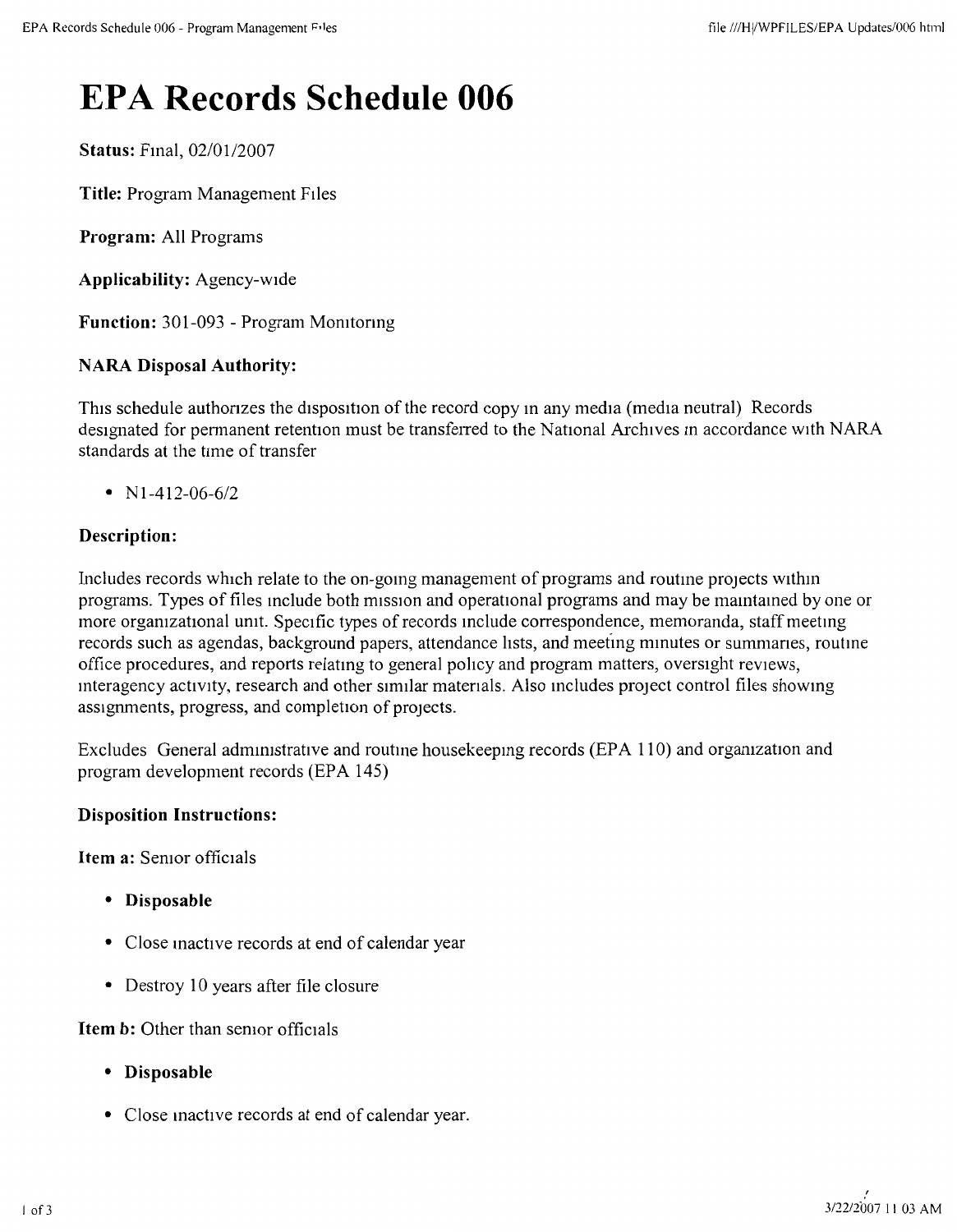• Destroy 5 years after file closure

### **Guidance:**

Also includes routine project control documents such as personnel assignments and periodic progress reports maintained by branch and section personnel and planning documents such as SCAP (Superfund Comprehensive Accomplishment Plan) reports Such records should be mcorporated 111to the branch or section files prior to retirement

Semor officials at headquarters include

- Administrators and Deputy Administrators, Assistant and Associate Administrators, Chiefs of Staff and Deputy Chiefs of Staff, Environmental Appeals and Administrative Law Judges, General Counsels and Associate General Counsels, Inspectors General and Assistant Inspectors General, Chief Financial Officers and Deputy Chief Financial Officers, Comptrollers and Deputy Comptrollers, and equivalent, including other officials when acting in those capacities.
- Office Directors and Deputy Office Directors, and equivalent, including other officials when acting m those capacities.
- Special Assistants (e g, Staff Assistants) to the previously named officials

Semor officials in the regions include<sup>-</sup>

- Regional Administrators, Deputy and Assistant Regional Administrators, Regional Counsels and Deputy Regional Counsels, and equivalent, including other officials when acting in those capacities
- Office Directors and Deputy Office Directors, Division Directors and Deputy Division Directors, and equivalent, including other officials when acting in those capacities
- Special Assistants (e g, Staff Assistants) to the previously named officials

Semor officials in the laboratories include

- Laboratory Directors, Associate Laboratory Directors, and equivalent, including other officials when acting in those capacities.
- Division and Deputy Division Directors, and equivalent, including other officials when acting in those capacities.
- Special Assistants (e g, Staff Assistants) to the previously named officials

General administrative and housekeeping records are scheduled under EPA 110 Records documenting the program development of the Agency should be pulled and retired 111 accordance with EPA 145 See EPA 127 for General Correspondence, EPA 141 for Controlled and MaJor Correspondence, and EPA 140 for Speeches and Testimony Management Studies are scheduled as EPA 105 Comnuttee records are covered 111 EPA 181 - Advisory Groups Established under the Federal Advisory Committee Act (FACA), EPA 186 - Interagency Committee Records Not Related to FACA, EPA 187 - Intra-Agency and Internal Committees, EPA 188 - Quality and Information Council, EPA 518 - Rulemaking Committees, and EPA 525 - Congressional Committees File

Previous schedule items combined into this schedule were for the following programs: Organization and Management, Federal Activities, General Counsel, Resources Systems, Administrative Law Judge, Regional Operations, Intergovernmental Liaison, Procurement/Contracts, Water, Solid Waste, Safety, Emergency and Remedial Response, Toxic Substances, Enforcement and Compliance Momtonng, Mobile Source, Air Quality Planning and Standards, International Activities, Air and Hazardous Waste, Regional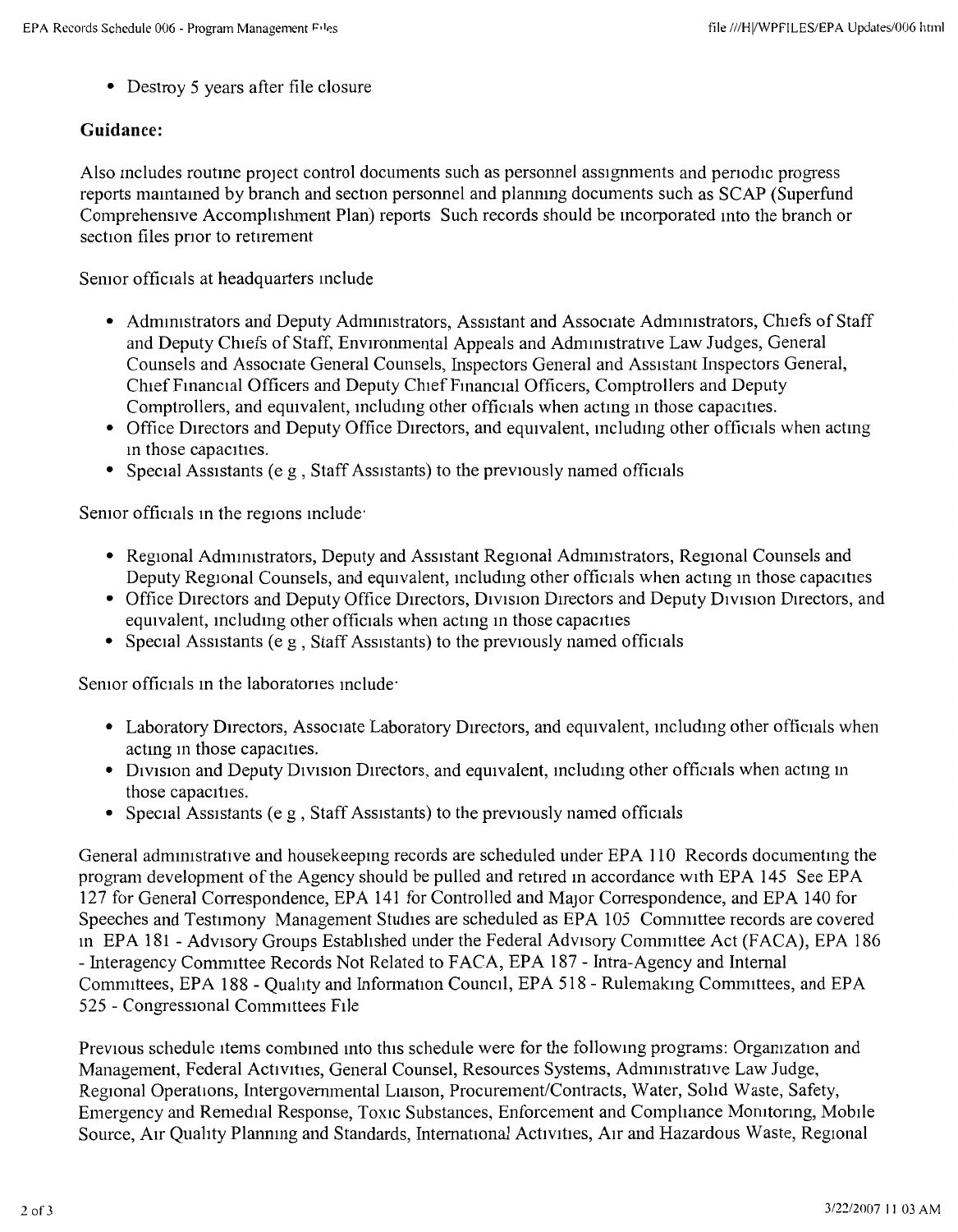Administrator and Staff, Environmental Services, Research and Development, Research and Development Laboratories, Pesticides, Facilities and Support Services, Financial Management, Personnel, Radiation, Information and Resource Management, Inspector General, Legislative, Planning and Evaluation and Program Reportmg, and Pubhc Affa1rs. Specific schedule item numbers are cited below.

#### **Reasons for Disposition:**

The disposition instructions have been rewritten as media neutral to allow for maintaining the record copy in EPA's electronic record keeping system The retention has not changed

Item c for electromc copies created with word processmg and electromc mail applications was deleted 08/14/2006 pursuant to NARA Bulletm 2006-04

#### **Custodians:**

Multiple umts

#### **Related Schedules:**

GRS 25/9, GRS 27/6

EPA 105, EPA 110, EPA 127, EPA 140, EPA 141, EPA 145, EPA 181, EPA 186, EPA 187, EPA 188, EPA 518, EPA 523, EPA 525

#### **Previous NARA Disposal Authority:**

NCl 74-118/3, NCI 74-255/lb (TN28-C4/lb), NC-412-75-2/VIIV2, NC1-412-76-1/V3 and 10, NC 1-412-76-1/W22 (TN28-D2/22), NCl-412-76-1/IV /11, NCl-412-76-1/V /11, NC-412-76-3/la, NC-412-76-4/6, NC1-412-77-5/10, NC1-412-78-2/1, NC1-412-82-7/22, NC1-412-83-1/II/6, NCl-412-83-3/1, NCl-412-84-1/3, NCl-412-84-2/1, NCl-412-85-1/1 and 6, NCl-412-85-2/3, NCl-412-85-3/4, NCl-412-85-4/7, 8 and 10, NCl-412-85-5/3, NCl-412-85-6/4 and 30, NCl-412-85-7/4, NCl-412-85-8/2, NCl-412-85-10/4, NCl-412-85-12/4, NCl-412-85-13/4, NCl-412-85-14/4, NCl-412-85-16/4, NCl-412-85-17/1, NCl-412-85-18/18, NCl-412-85-19/3, NCl-412-85-20/14, NCl-412-85-21/3 and 11, NCl-412-85-22/10 and 24b, NCl-412-85-23/1, 2 and 4b, NCl-412-85-24/52, NC1-412-85-25/2, NC1-412-85-26/V/2 and 26/II/2, NC1-412-85-26/VII/10, NC1-412-85-26/VIII/7c, NCl-412-85-26/IX/5, NC1-412-85-27/V2, NCl-412-85-28/2, Nl-412-86-1/4, Nl-412-86-3/4 and 8, Nl-412-86-4/1, Nl-412-87-2/4, Nl-412-87-4/4 and 11, Nl-412-87-5/4, Nl-412-94-2/3

**Entry:** 03/20/1991

**EPA Approval:** 01/09/2006

**NARA Approval:** 05/13/2006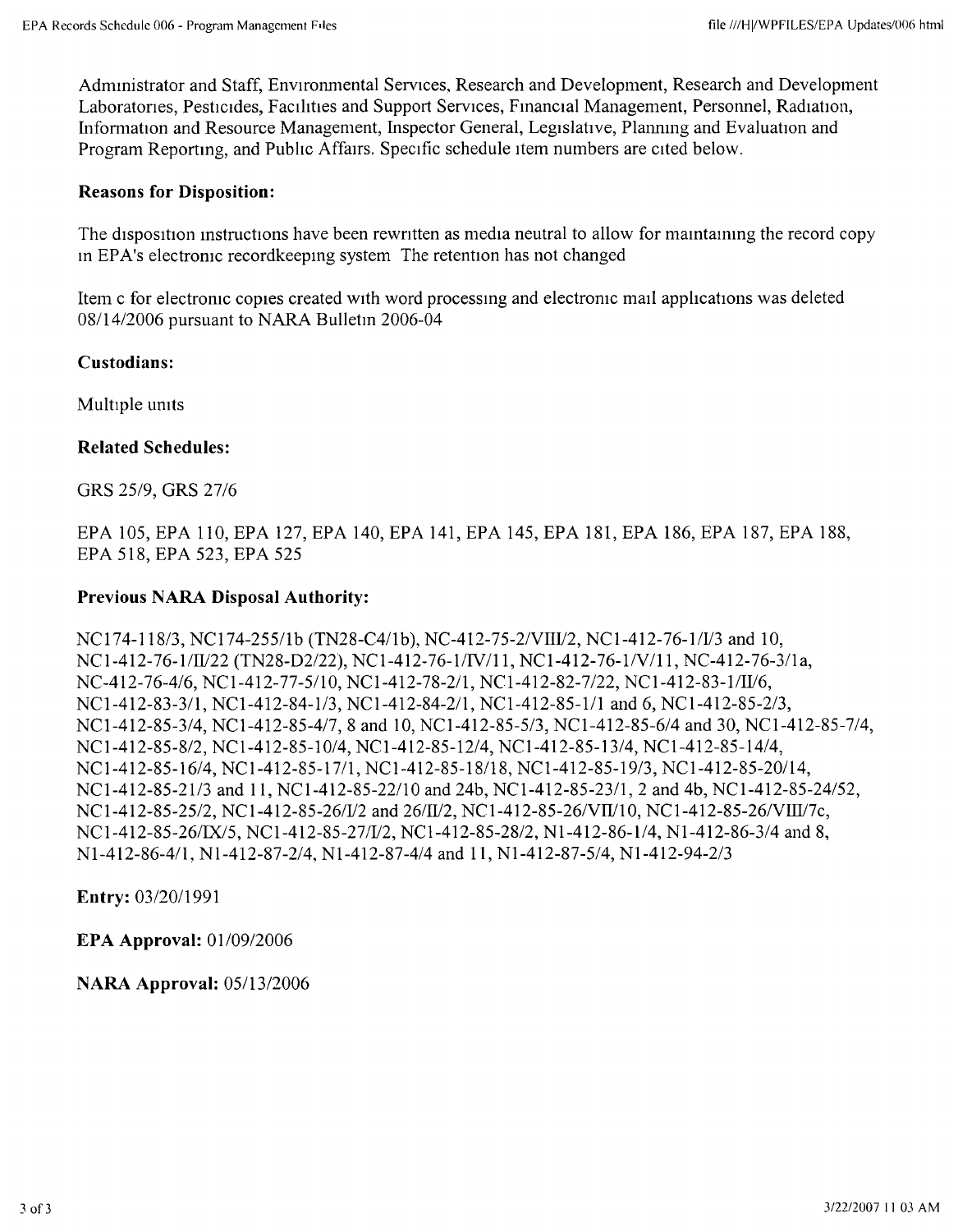**This schedule is under development and MAY NOT be used to retire or destroy records. If you have any questions, please contact the Records Help Desk.** 

# **EPA Records Schedule 099**

**Status:** Development, 01/04/2006

**Title:** Pilot Projects

**Program:** All Programs

**Applicability:** Agency-wide

### **NARA Disposal Authority:**

• Pending

#### **Description:**

Contains supporting documentation relating to pilot projects which explore new technologies, cleanup methods, etc., to improve the environment in a variety of ways. Frequently a pilot is conducted on a small scale to determine the feasibility of full-scale implementation. Examples include the Medical Waste Tracking demonstration program, Environmental Leadership Pilot Project which encourages facilities to develop innovative auditing and compliance programs and to reduce the risk of noncompliance through pollution prevention practices, and the Delaware Estuary project designed to facilitate access to environmental data in the Delaware Estuary Region. Records consist of proposals, monitoring and measurement plans, correspondence, progress reports, and related documentation.

Excludes: Final reports which are scheduled as EPA 258 and unsuccessful bids and proposals which are scheduled as EPA 275.

#### **Disposition Instructions:**

**Item a:** Record copy

- Disposable
- Close file at the completion of the project. Destroy 10 years after file closure.

**Item b:** Electronic copies created with electronic mail and word processing applications

- Disposable
- Destroy when record copy is generated.

#### **Guidance:**

If the pilot project becomes an Agency program, the records series must be scheduled separately. A copy of the final report, along with any background documentation generated before the pilot project was initiated, may be filed in Program Development Files - EPA 145. Copies of documents incorporated into program development files or other series are to be retired according to the disposition instructions for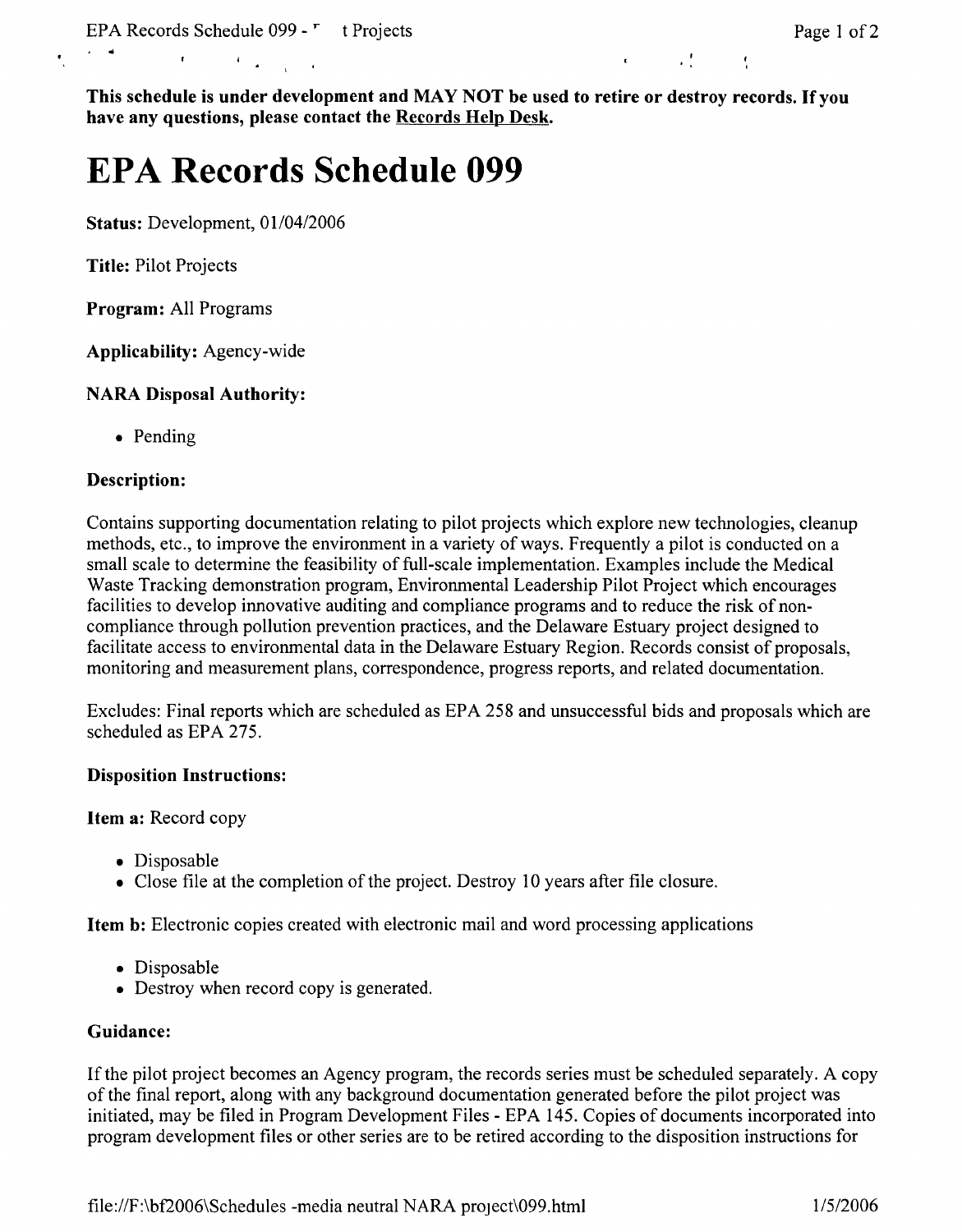EPA Records Schedule 099 -  $\frac{1}{2}$  t Projects Page 2 of 2

 $\mathcal{L}_{\mathbf{r}}$  and  $\mathbf{r}$ 

 $\label{eq:3.1} \mathbf{r} = \left( \begin{array}{cc} \mathbf{r} & \mathbf{r} \\ \mathbf{r} & \mathbf{r} \end{array} \right) \quad \text{and} \quad \mathbf{r} = \mathbf{r}$ 

the related series.

 $\mathbf{r}$ 

Unsuccessful bids and proposals are covered in EPA 275. Final deliverables and reports are scheduled as EPA 258.

Documentation for electronic systems pilot projects is covered in EPA 304 - Systems Documentation.

#### **Reasons for Disposition:**

The disposition instructions have been rewritten as media neutral to allow for maintaining the record copy in EPA's electronic recordkeeping system. The retention has not changed.

### **Custodians:**

Multiple units

#### **Related Schedules:**

EPA 005, EPA 145, EPA 258, EPA 275, EPA 304

### **Previous NARA Disposal Authority:**

Nl-412-99-15

**Entry:** 02/13/1995

**EPA Approval:** Pending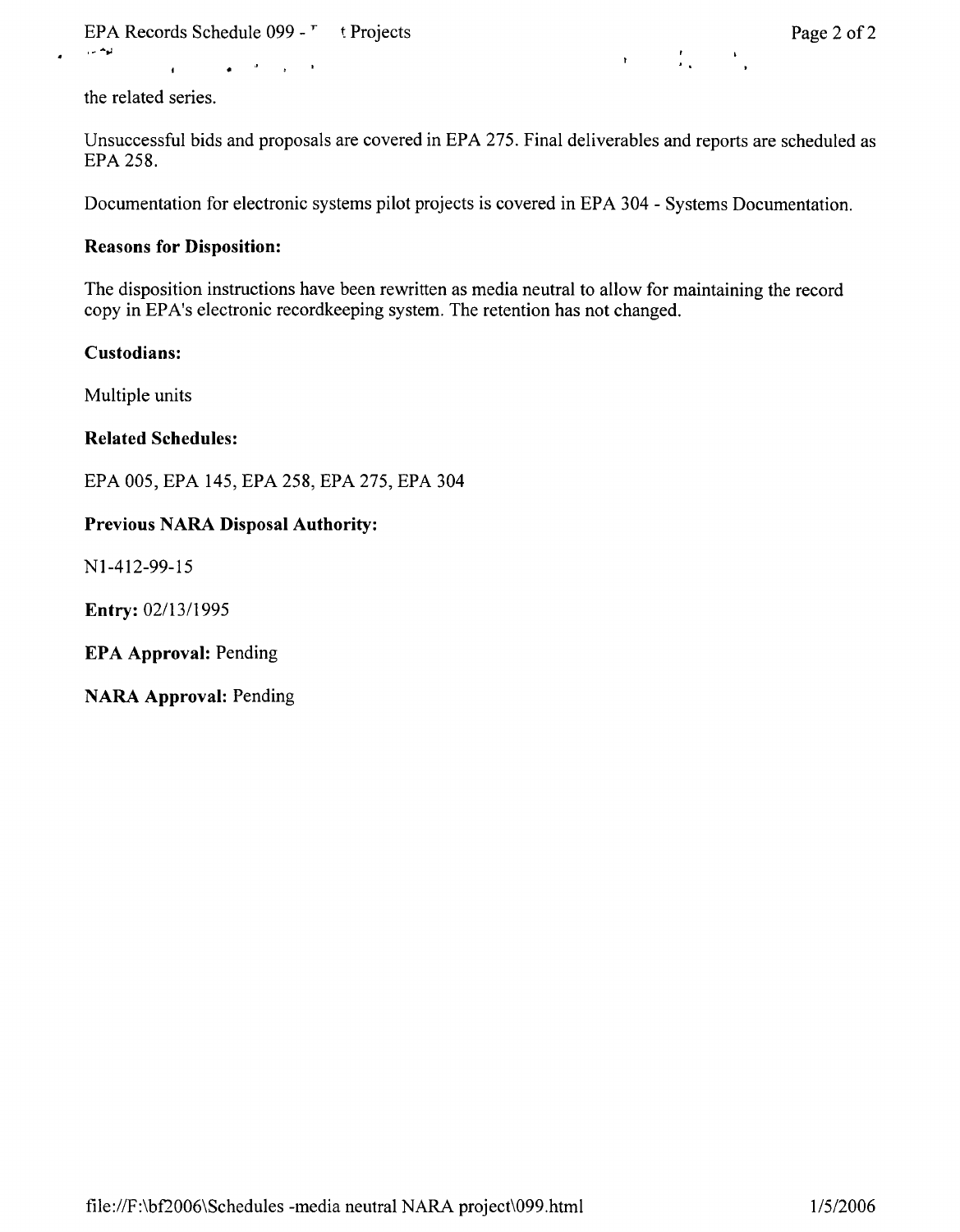$\mathcal{A}=\mathcal{A}$  .

 $\mathbf{r}$  is a set of  $\mathbf{r}$ 

'

**This schedule is under development and MAY NOT be used to retire or destroy records.** If you **have any questions, please contact the Records Help Desk.** 

# **EPA Records Schedule 127**

**Status:** Development, 01/04/2006

**Title:** General Correspondence Files

**Program:** All Programs

**Applicability:** Agency-wide

## **NARA Disposal Authority:**

• Pending

## **Description:**

Contains copies of all non-controlled correspondence and memoranda relating to work accomplishments, personnel needs, and other routine activities of the office. Includes incoming letters and enclosures.

## **Disposition Instructions:**

**Item a:** Record copy

- Disposable
- Close file at end of the calendar year. Destroy 5 years after file closure.

**Item b:** Electronic copies created with word processing and electronic mail applications

- Disposable
- Delete when record copy is generated.

### **Guidance:**

This item covers all general or uncontrolled correspondence files in all programs Agency-wide. Controlled correspondence is scheduled as EPA 141. Records documenting the organization and program development of the Agency are covered in EPA 105. See EPA 006 for records relating to program management activities. General administrative and housekeeping records, other than correspondence, are scheduled under EPA 110.

Routine congressional correspondence for which the office arranged or signed the reply when not filed as part of Controlled or Major Correspondence (EPA 141), is covered in EPA 132.

Previous schedule items combined into this schedule were for the following programs: Federal Activities, General Counsel, Administrative Law Judge, Regional Operations, Intergovernmental Liaison, Water, Solid Waste, Safety, Emergency and Remedial Response, Administrator and Deputy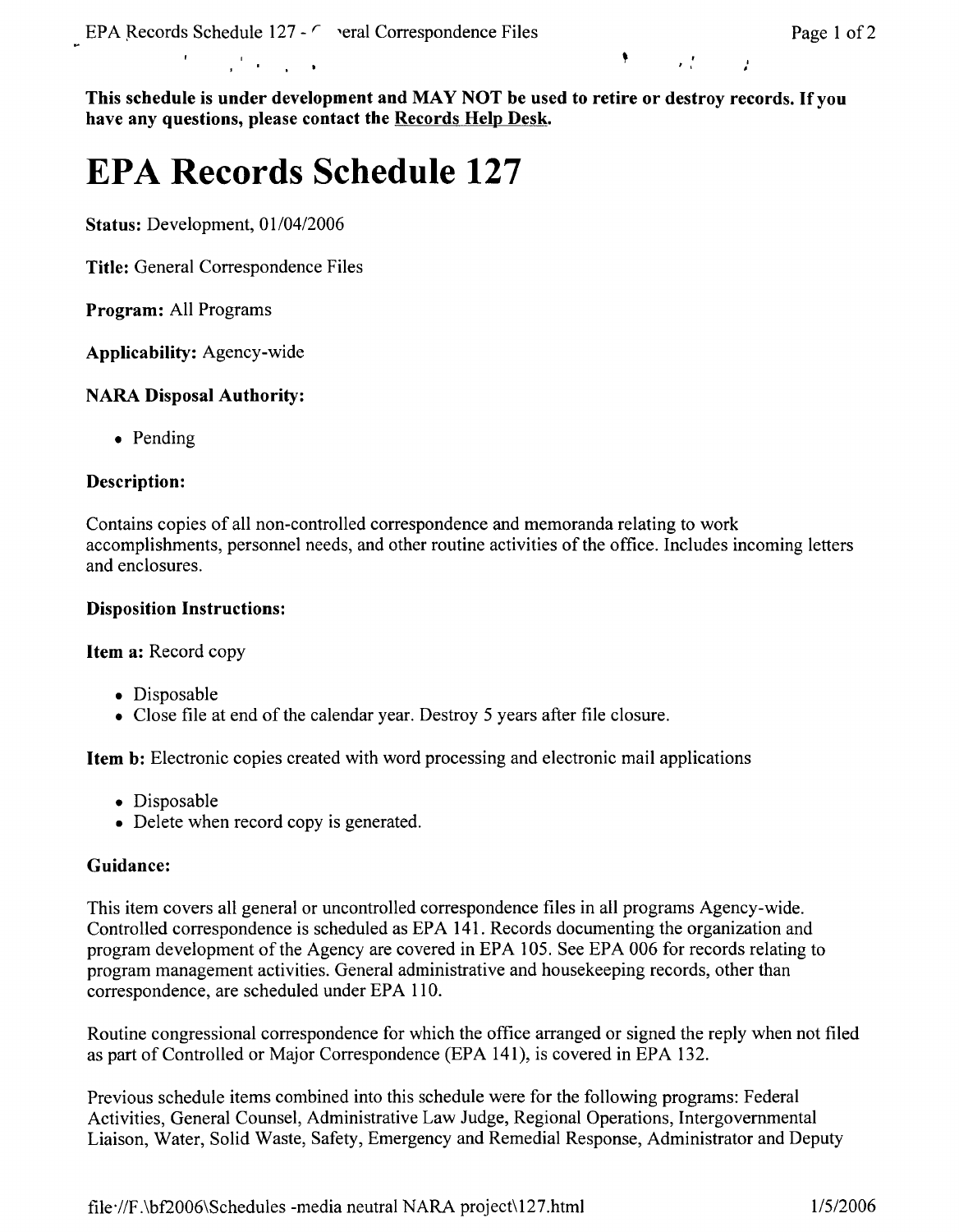$\mathcal{L}^{\text{max}}$  and  $\mathcal{L}^{\text{max}}$ 

, '' ,**<sup>f</sup>**

Administrator, Toxic Substances, Enforcement and Compliance Monitoring, Mobile Source, Air Quality Planning and Standards, International Activities, Regional Administrator and Staff, Environmental Services, Research and Development, Pesticides, Assistance and Interagency Agreements, Facilities and Support Services, Financial Management, Personnel, Radiation, Information and Resources Management, Inspector General, Legislative, Planning and Evaluation and Program Reporting, and Public Affairs. Specific item numbers are cited below.

#### **Reasons for Disposition:**

The disposition instructions have been rewritten as media neutral to allow for maintaining the record copy in EP A's electronic recordkeeping system. The retention has not changed.

#### **Custodians:**

Multiple units

#### **Related Schedules:**

EPA 006, EPA 105, EPA 110, EPA 132, EPA **141** 

#### **Previous NARA Disposal Authority:**

NCI 74-118/IV/lb, NCl-412-76-1/1/2, NCl-412-76-lN/4, NCl-412-78-2/2, 5 and 7, NCI-412-78-3/lb, NCI-412-78-6/2 and 6b, NCl-412-82-12/6, NCl-412-84-1/2, NCI-412-84-2/12, NCI-412-85-2/1, NCl-412-85-3/2, 9, NCl-412-85-4/2, 7, 8 and 10, NCI-412-85-6/2, NCI-412-85-7/2 and 7, NCI-412- 85-8/1, NCl-412-85-10/2, 8, 9 and 11, NCI-412-85-11/2, 6b, NCI-412-85-12/2, NCI-412-85-13/2, NCl-412-85-14/2, NCl-412-85-15/lb, NCI-412-85-16/2, NCl-412-85-19/2, NCI-412-85-21/3, NCl-412-85-22/20, 22, NCI-412-85-24/14, NCI-412-85-25/lb, NCl-412-85-26/1/1, NCl-412-85-27/1/1, NCl-412-85-27/111/4, NCl-412-85-28/1, Nl-412-86-1/2, Nl-412-86-3/2, Nl-412-86-4/10, Nl-412-87- 2/2, Nl-412-87-4/2, Nl-412-87-5/2, Nl-412-94-2/18

**Entry:** 08/20/1991

**EPA Approval:** Pending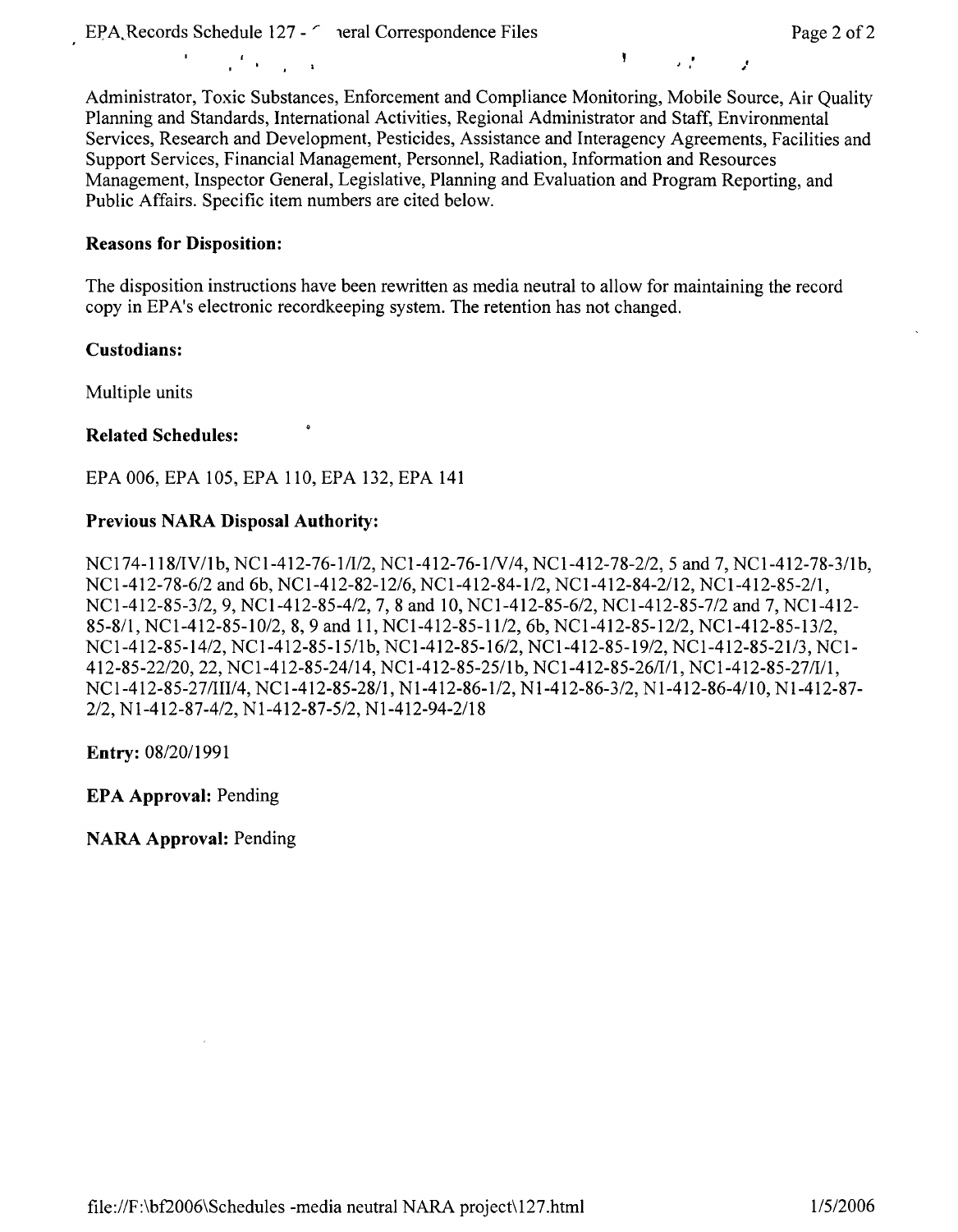# **EPA Records Schedule 202**

**Status: Final, 10/31/2008** 

**Title:** Contract Management Records

**Program:** All Programs, with exceptions

**Applicability:** Agency-wide

**Function:** 405 - Supply Cham Management

## **NARA Disposal Authority:**

This schedule authorizes the disposition of the record copy in any media (media neutral), excluding any records already in electronic form Records designated for permanent retention must be transferred to the National Archives in accordance with NARA standards at the time of transfer

•  $N1-412-06-6/5$ 

## **Description:**

Contract records include all correspondence and related records pertaining to the award, administration, receipt, inspection and payment of any and all contracts to which EPA is a party and which are maintained and used for contract documentation and for performance and financial monitoring and oversight activities. Also includes reviews and audits conducted by the Financial Analysis and Rate Negotiation Service Center (FARSC)

Excludes: Superfund site-specific contract management records scheduled as EPA 020, final deliverables scheduled as EPA 258; and unsuccessful bids and proposals not filed with the related contract case files scheduled as EPA 275.

### **Disposition Instructions:**

**Item a:** Contracting Officer (CO)

- **Disposable**
- Close inactive records upon final payment for the overall contract.
- Destroy 6 years and 3 months after file closure.

Item b: Contract-level Contracting Officer's Representative (COR)

Formerly called Project Officer (PO)

- **Disposable**
- Close mactive records upon filing of final invoice or completion or termination of the task order or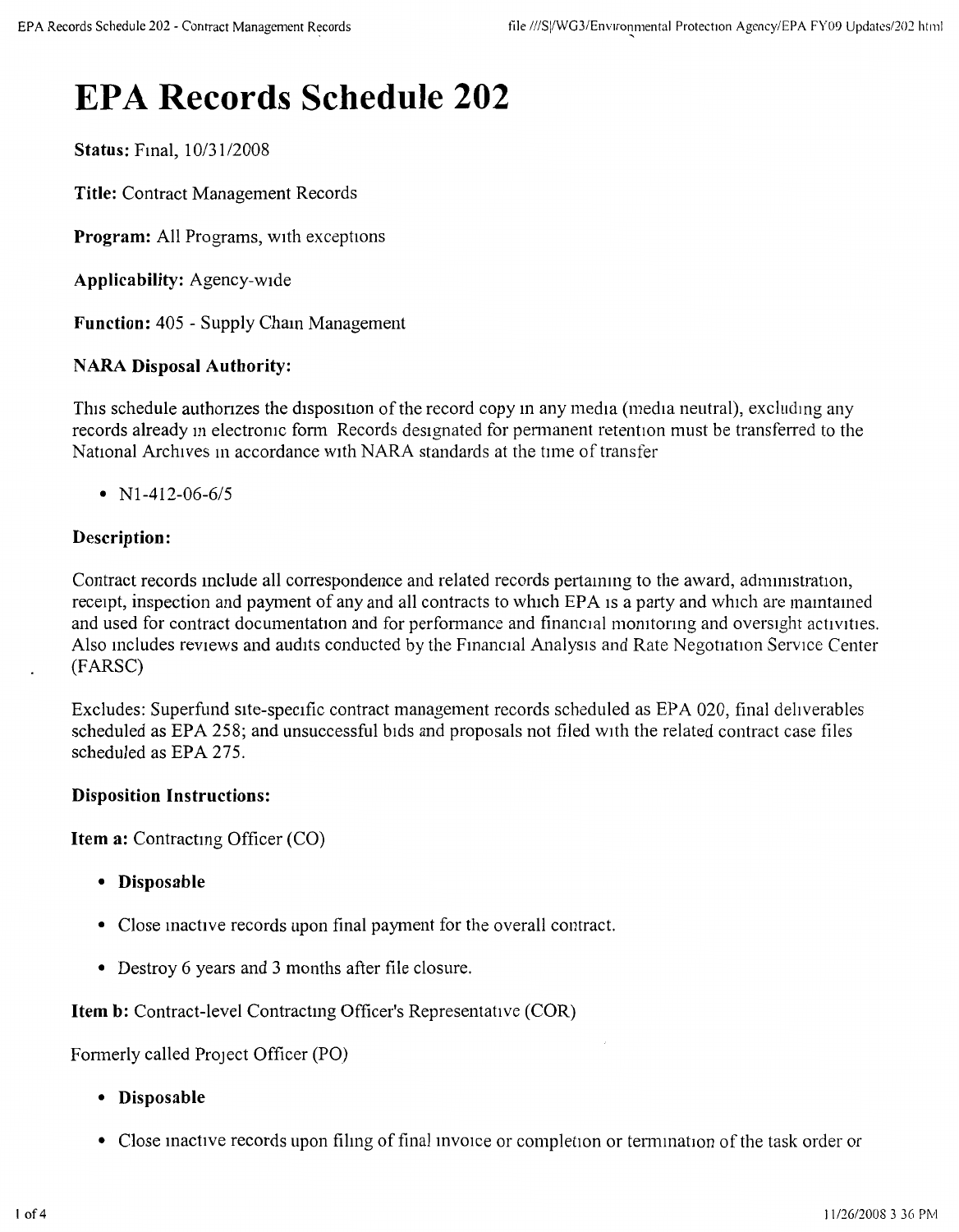work assignment.

• Destroy 6 years and 3 months after final payment for the overall contract

**Item c:** Other Contracting Officer's Representatives (CORs)

Includes Delivery Order CORs, Simplified Acquisition CORs, Task Order CORs, and Work Assignment CORs. Formerly called Delivery Order Project Officers (DOPOs) or Work Ass1gmnent Managers (W AMs)

- **Disposable**
- Close inactive records upon filing of final invoice or completion or termination of the task order or work assignment.
- Destroy 6 years and 3 months after final payment for the overall contract.

### **Guidance:**

This schedule covers management of contracts by headquarters or field offices, including Tribal contracts, except for site-specific Superfund contracts scheduled as EPA 020 Superfund site-specific work assignments, task orders, and technical direction documents must be handled in accordance with Instructions in EPA 020 Determination of whether a Superfund contract is covered by EPA 020 or EPA 202 1s made by the COR.

Final deliverables are scheduled as EPA 258 Unsuccessful bids and proposals and canceled solicitations not mamtamed with the related contract case files are scheduled as EPA 275 Contracts that are bemg audited, protested, or are in any other kind of legal action can not be destroyed until the case is closed See EPA 679 for bid protest appeals, EPA 656 for Board of Contract appeals cases, and EPA 657 for GAO contract bid protest cases. Routine requisitions, purchase orders, leases, and bond and surety agreements not related to contracts are covered in EPA 036 for routine procurement files.

Copies incorporated into other files are retained according to the disposition instructions for the records they support.

Records containing sensitive information must be shredded or otherwise definitively destroyed to protect confidentiality.

Contractmg officers and CORs should work together to detenmne who 1s responsible for mamtammg specific documents to minimize duplication while still providing an adequate audit trail. The following are general guidelines

a. Contracting Officer (CO) - Record copy of RFPs; successful bids and proposals; contract and modifications; copies of financial and payment documents; contract specifications, drawmgs or manuals mcorporated into the contract by reference; performance evaluations; technical and financial progress reports; statements of work (SOWs) and level of effort (LOE) documents, COR designations; notices to proceed, stop work or correct deficiencies, and related documents

b Contract-level COR - Supporting documentation of performance evaluations, technical and financial progress reports, invoices and invoice approvals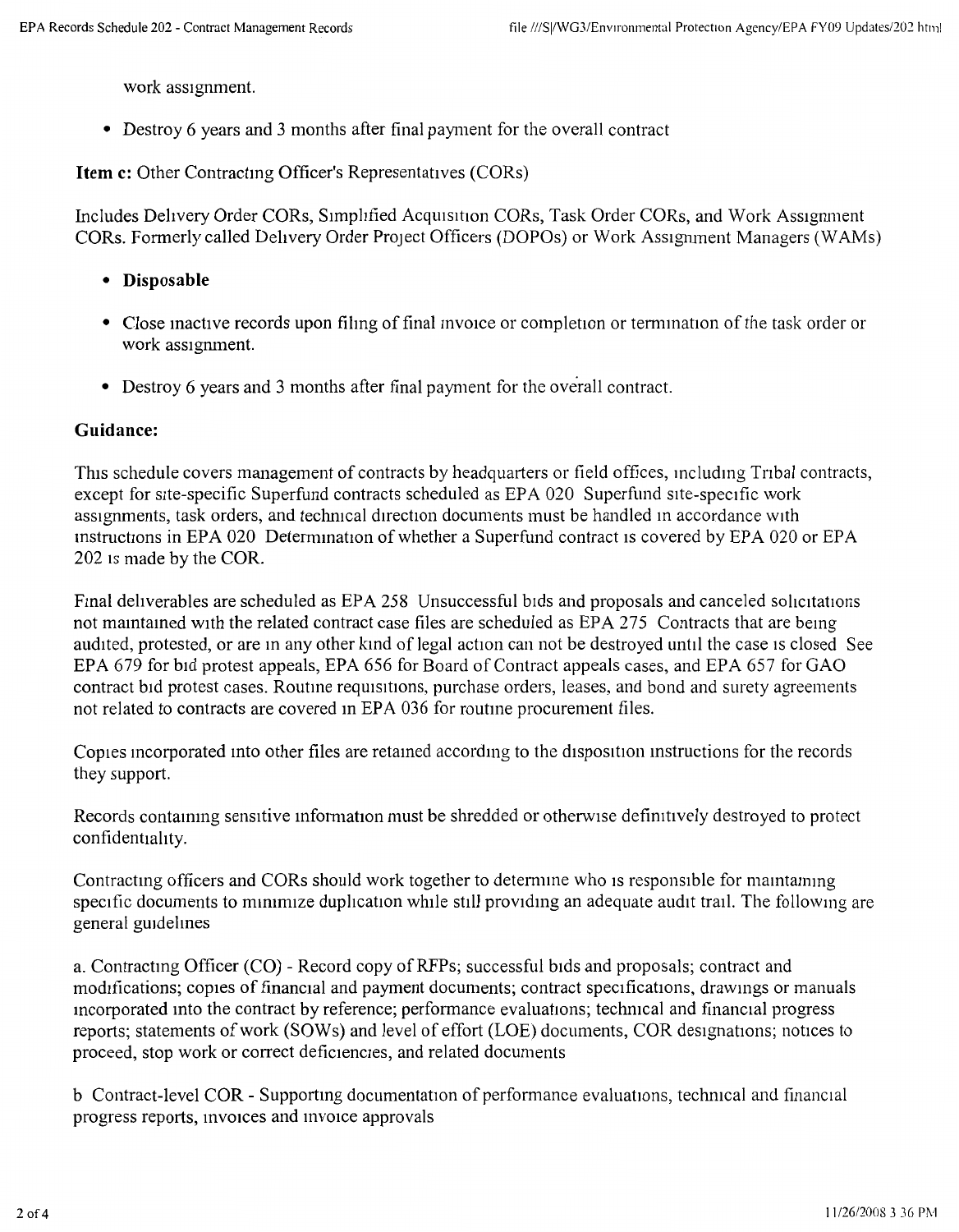c Other CORs - Record copy of documents used for day-to-day techmcal d1rection of the task order or work assignment. Documents mclude work plans and schedules, amendments and/or modifications, draft deliverables submitted by the contractor, comments provided to the contractor or other records of technical direction, contract monitoring logs and communication records, cost estimates, meeting records and notes, evaluation forms, supportmg documentation for statements of work (SOWs) and level of effort (LOE) documents, amendments and modifications, invoices and invoice approvals.

Specific legal citations include, but are not limited to

• 48 CFR Chapters 1 and 15

## **Reasons for Disposition:**

The following changes were made in the  $10/31/2008$  version

- Revised title of disposition item c
- Reorganized guidance and reasons for disposition
- Updated cross references

The disposition instructions have been rewritten as media neutral to allow for maintaining the record copy In EPA's electromc recordkeeping system The retention has not changed.

Item d for electronic copies created with word processing and electronic mail applications was deleted 08/16/2006 pursuant to NARA Bulletin 2006-04.

Previous schedule items combined into this schedule were for the following programs Procurement/Contracts, Water, Solid Waste, Emergency and Remedial Response, Toxic Substances, Mobile Source, Research and Development, Research and Development Laboratones, Pesticides, Facilities and Support Services, Radiation, Information and Resources Management, Planmng and Evaluation and Program Reporting, and Public Affairs. Specific item numbers are cited below

### **Custodians:**

Multiple units

### **Related Schedules:**

EPA 020, EPA 036, EPA 258, EPA 275, EPA 656, EPA 657, EPA 679

# **Previous NARA Disposal Authority:**

NCI 74-118/V/3, NC-412-76-4/10, NCl-412-76-9/25, NCl-412-77-5/11, NCl-412-85-5/4 and 6, NCI-412-85-6/8, NCl-412-85-7/8, NCl-412-85-10/15, NCl-412-85-12/6, NCl-412-85-14/7, NCI-412-85-22/11, NC1-412-85-23/4a, NC1-412-85-26/V4, Nl-412-86-1/8, Nl-412-86-3/7, Nl-412-87-4/14 and 15, Nl-412-87-5/13, Nl-412-94-2/31

**Entry:** 04/02/1992

**EPA Approval:** 01/09/2006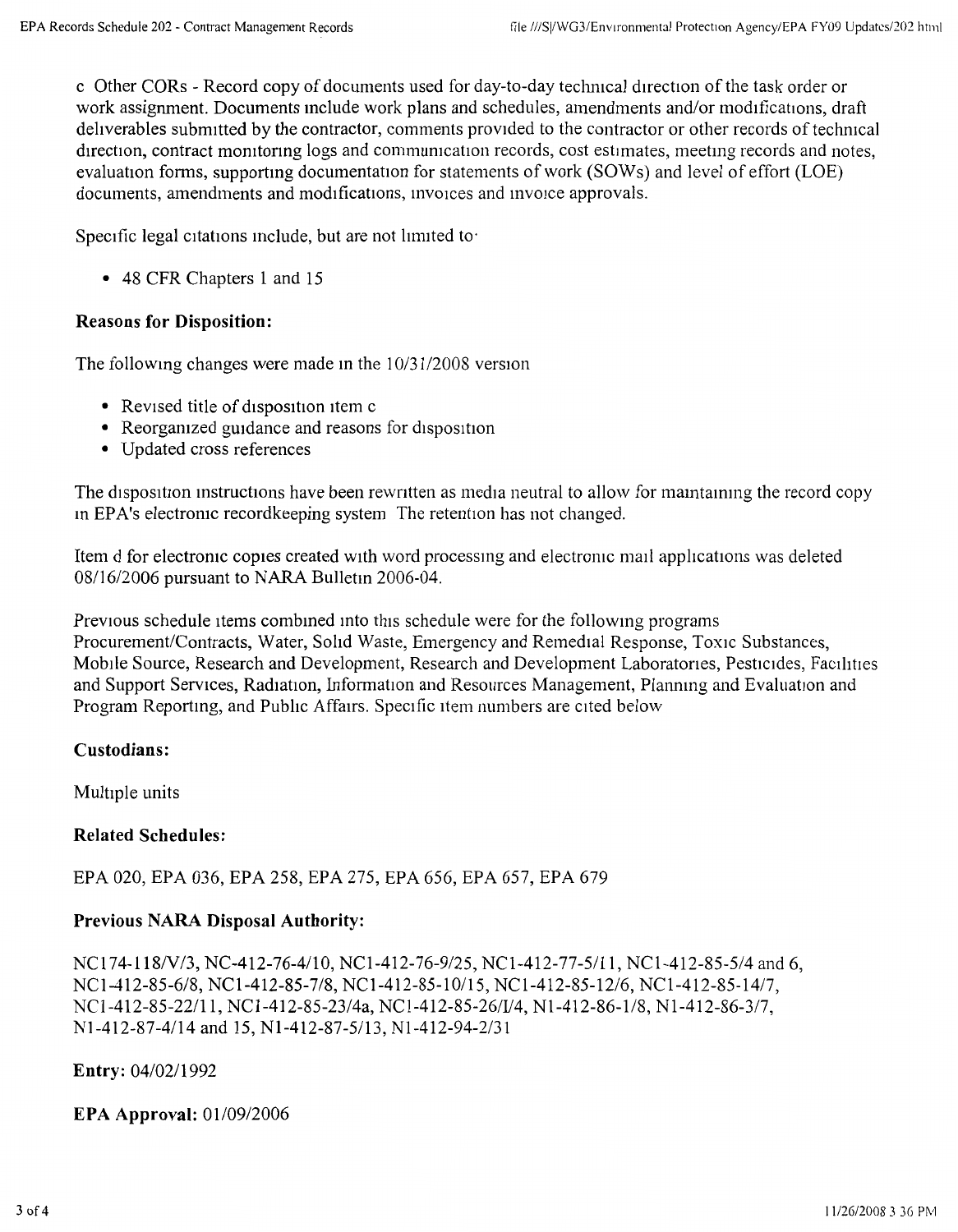$\ddot{\phantom{a}}$ 

**NARA Approval:** 05/13/2006

 $\ddot{\phantom{0}}$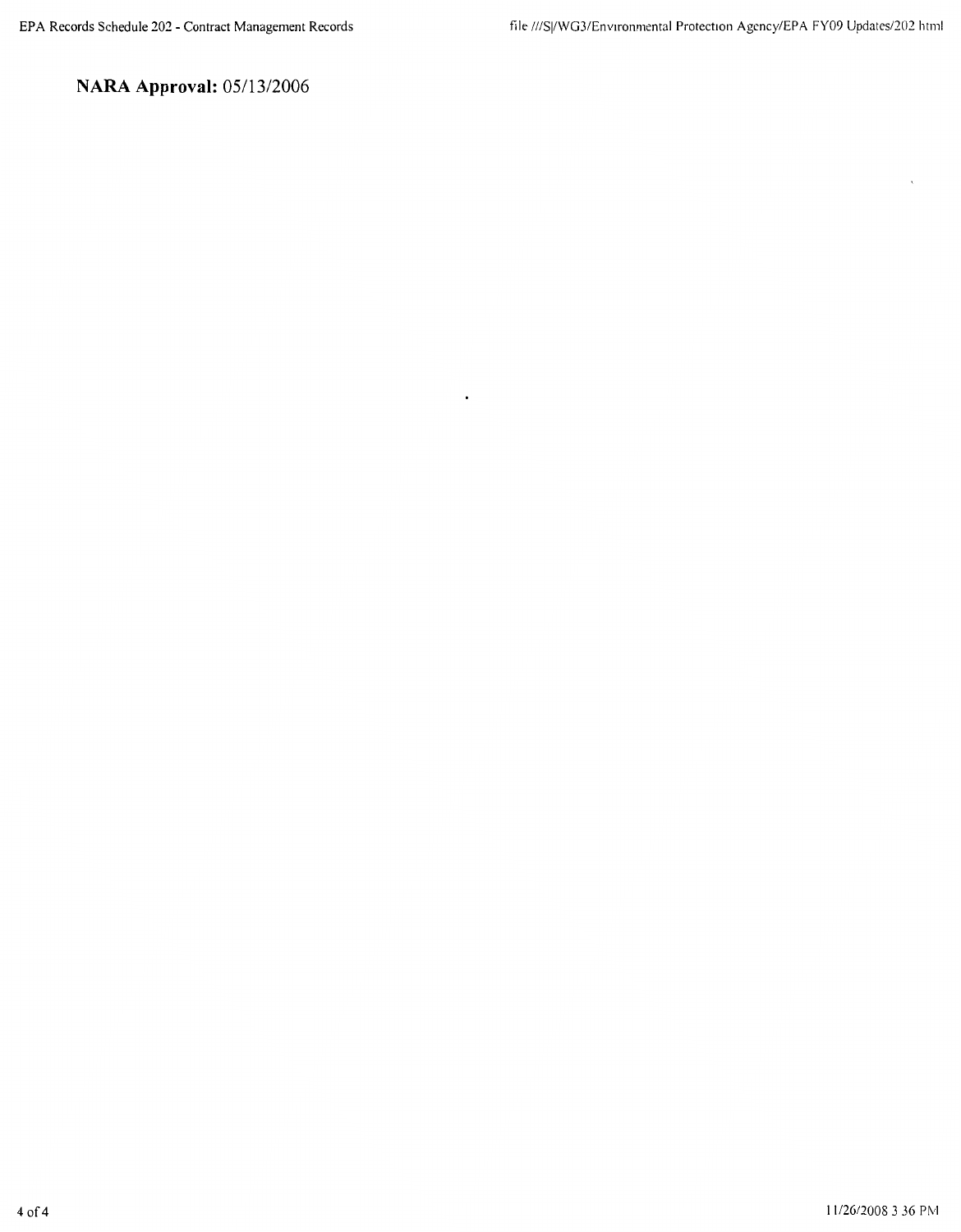$\mathbf{L}_{\mathbf{z}}$ 

●.

**This schedule is in draft. It may be used to retire records, but may not be used to destroy records.**  If you have any questions, please contact the **Records Help Desk.** 

 $\mathbf{r} = \mathbf{r} \cdot \mathbf{r}$  , where  $\mathbf{r} = \mathbf{r} \cdot \mathbf{r}$  is the set of  $\mathbf{r} = \mathbf{r} \cdot \mathbf{r}$ 

# **EPA Records Schedule 249**

**Status:** Draft, 05/04/2006

**Title:** Artwork and Camera Ready Copy

<sup>I</sup>**l** 

**Program:** All Programs

**Applicability:** Agency-wide

Function Code: 305-109-02-04 - Provide Public Information, Education and Outreach

#### **NARA Disposal Authority:**

This schedule authorizes the disposition of the record copy in any media (media neutral) Records designated for permanent retention must be transferred to the National Archives in accordance with NARA standards.

•  $N1-412-06-6/6$ 

### **Description:**

Files consist of original artworks, mechanicals, or negatives of drawings and photographs used to produce publications and promotional items such as manuals, handbooks, brochures, pamphlets, posters, comic books, buttons, bumper stickers, or other materials. Also includes camera ready copy (1 e., unbound, quality versions that will produce good duplicates). Publications and promotional items are developed for use by Agency staff or for distribution to regions, states, other government agencies, the regulated commumty, and the public.

Excludes: Publications and promotional items which are scheduled as EPA 250.

#### **Disposition Instructions:**

**Item a:** Record copy

- Disposable
- Close inactive records after last printing Destroy 10 years after file closure

**Item b:** Electronic copies created with electronic mail and word processing applications

- Disposable
- Destroy when record copy is captured in a recordkeeping system

#### **Guidance:**

Original photographs/slides used in the preparation of layouts are to be retired under NARA General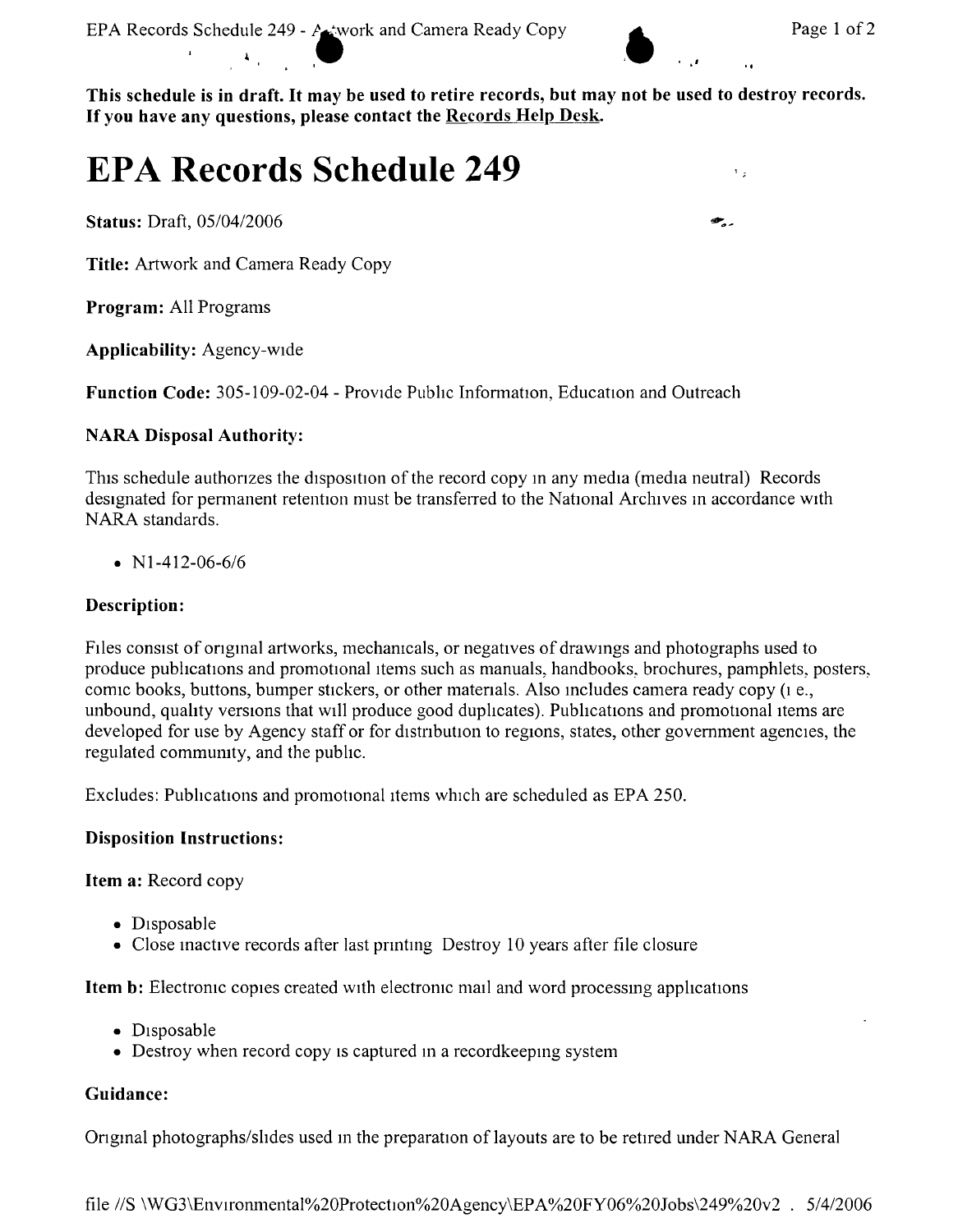$\cdot$   $\cdot$ 

 $\bar{\mathbf{r}}$  $\frac{1}{2}$  ,  $\frac{1}{2}$  ,  $\frac{1}{2}$  ,  $\frac{1}{2}$  ,  $\frac{1}{2}$  ,  $\frac{1}{2}$ 

Records Schedule 21

Printing instructions should be maintained with the artwork to which it relates and retained for the same amount of tune

Previous schedule items combined into this schedule were for the following programs Water, Solid Waste, Emergency and Remedial Response, and Pubhc Affairs Specific item numbers are cited below.

### **Reasons for Disposition:**

The disposition instructions have been rewritten as media neutral to allow for maintaining the record copy in EPA's electronic recordkeeping system The retention has not changed.

### **Custodians:**

Multiple umts

### **Related Schedules:**

GRS 21

EPA 250

### **Previous NARA Disposal Authority:**

GRS 21/6, NCl-412-75-9/21, NCl-412-83-lN/2 and 3, NCl-412-85-7/11, NCl-412-82-12/19, NCl-412-85-10/21, Nl-412-87-5/11, Nl-412-94-2/35

**Entry:** 09/10/1992

**EPA Approval:** 01/09/2006

**NARA Approval:** Pendmg

 $\cdot$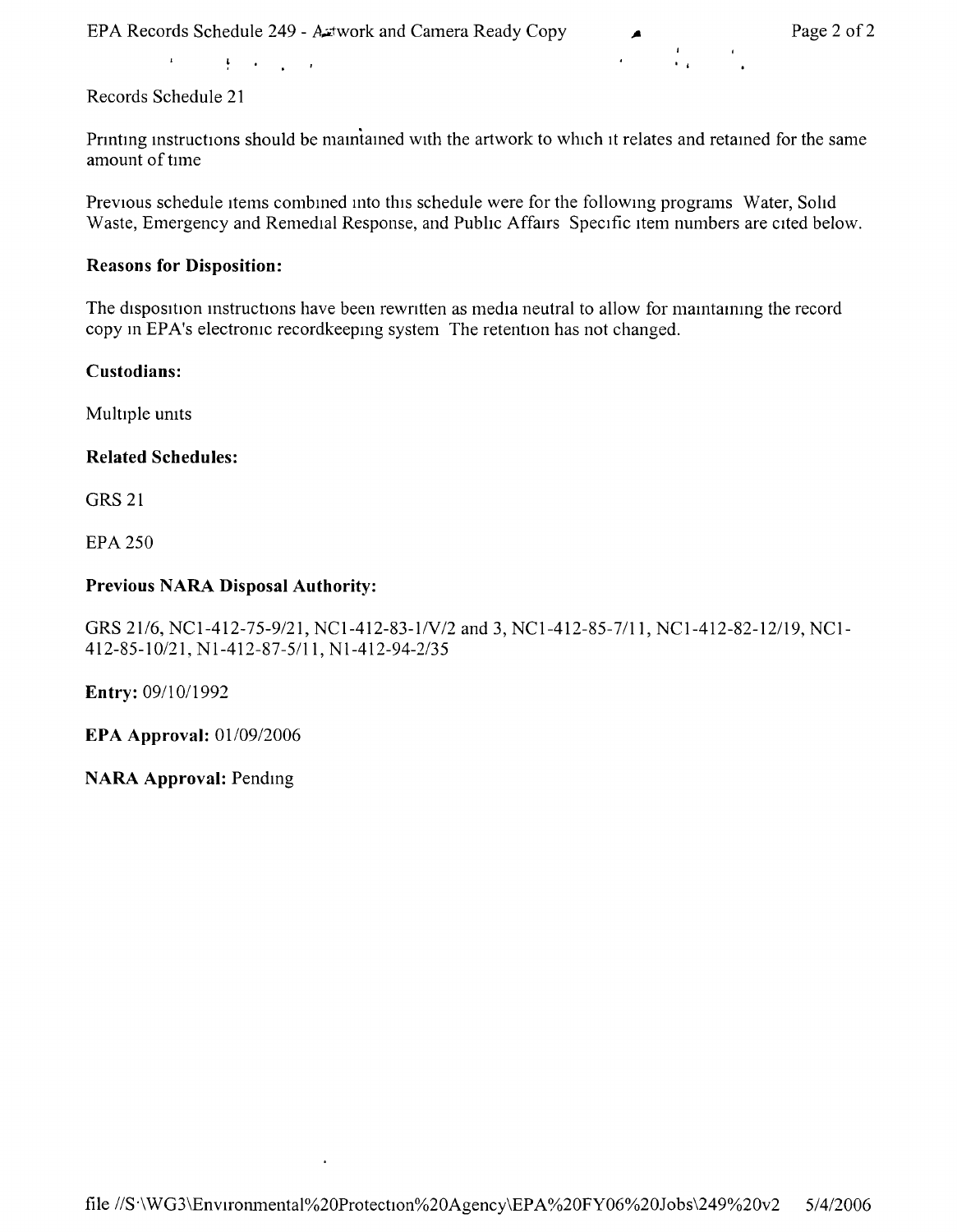**This schedule is under development and MAY NOT be used to retire or destroy records. If you have any questions, please contact the Records Help Desk.** 

# **EPA Records Schedule 459**

**Status:** Development, 01/04/2006

**Title:** Conferences, Seminars, Associations, and Societies Files

**Program:** All Programs

**Applicability:** Agency-wide

# **NARA Disposal Authority:**

• Pending

# **Description:**

Includes records related to the participation or sponsorship of EPA staff in professional associations, societies, and related groups. Records consist of conference literature, trip reports, meeting agendas and arrangements, evaluations, copies of papers and other materials collected during participation, and other related records.

# **Disposition Instructions:**

**Item a:** Record copy

- Disposable
- Close file at end of the calendar year. Destroy 2 years after file closure.

**Item b:** Electronic copies created with word processing and electronic mail applications

- Disposable
- Destroy when copy record is generated.

# **Guidance:**

Records pertaining to planning, preparing, arranging and conducting training programs are scheduled as EPA 200. Presentations are covered in EPA 140 - Speeches and Testimony.

Previous schedule items combined into this schedule were for the following programs: Intergovernmental Liaison, Emergency and Remedial Response, Research and Development, Research and Development Laboratories, Radiation, and Information and Resources Management. Specific item numbers are cited below.

# **Reasons for Disposition:**

The disposition instructions have been rewritten as media neutral to allow for maintaining the record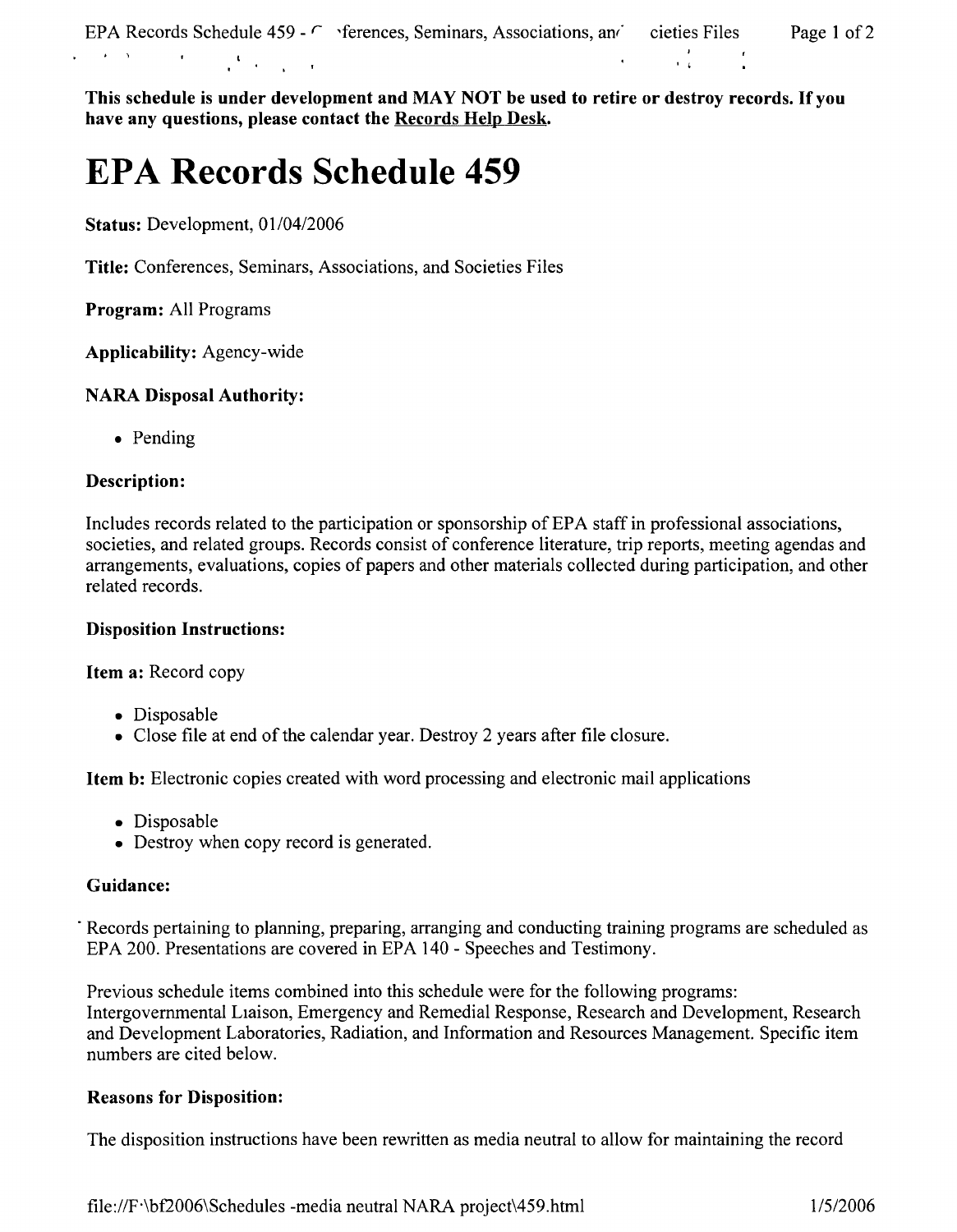| EPA Records Schedule 459 - 2 | iferences, Seminars, Associations, an | cieties Files | Page 2 of 2 |
|------------------------------|---------------------------------------|---------------|-------------|
|------------------------------|---------------------------------------|---------------|-------------|

copy in EPA's electronic recordkeeping system. The retention has not changed.

## **Custodians:**

Multiple units

## **Related Schedules:**

EPA 140, EPA 200

# **Previous NARA Disposal Authority:**

NC-412-75-6/11, NCl-412-77-5/17, NCl-412-78-2/9, NCl-412-78-3/12, NCl-412-78-7/2, NCl-412- 85-4/12, NC1-412-85-10/10, NCl-412-85-22/17, NC 1-412-85-23/12, N 1-412-86-1/11, Nl-412-86-3/19, N 1-412-94-2/44

**Entry:** 02/25/1993

**EPA Approval:** Pending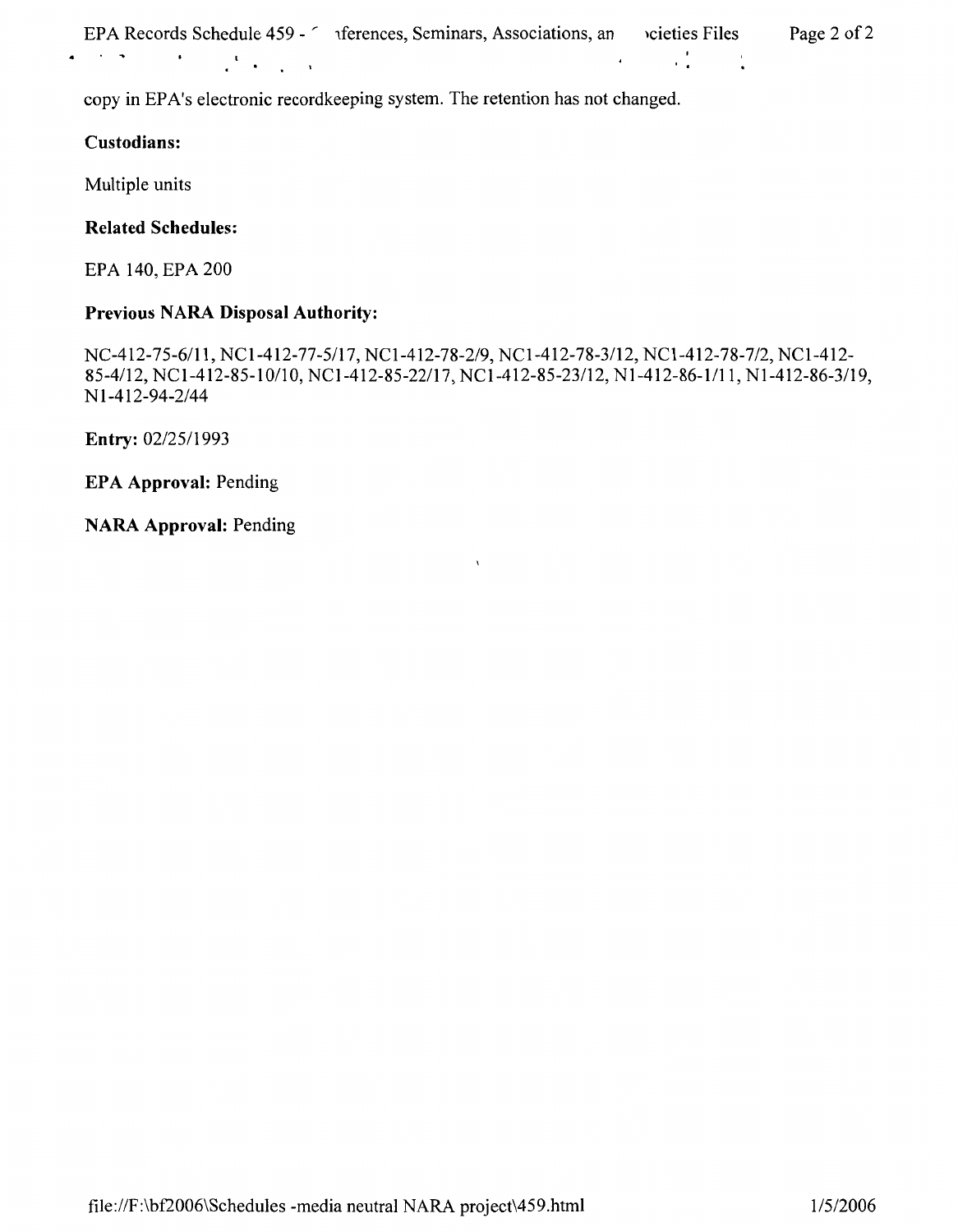# $\mathbf{P} = \frac{\sum_{i=1}^{n} (1 - \mathbf{P}_i)^2}{n!}$

**This schedule is under development and MAY NOT be used to retire or destroy records. If you have any questions, please contact the Records Help Desk.** 

# **EPA Records Schedule 680**

**Status:** Development, 01/04/2005

**Title:** Grant Appeals

**Program:** All Programs

**Applicability:** Agency-wide

## **NARA Disposal Authority:**

• Pending

## **Description:**

Consists of copies of notices of appeal and any requests for reconsideration, appeal file documents and exhibits, correspondence, legal briefs, statements, memoranda, transcripts of any hearings held, and orders and decisions.

## **Disposition Instructions:**

**Item a:** Record copy

- Disposable
- Close file when the case is settled. Destroy 10 years after file closure.

**Item b:** Electronic copies created with word processing and electronic mail applications

- Disposable
- Destroy when record copy is generated.

### **Guidance:**

The office issuing the decision is the office of record and is responsible for maintaining the record copy.

Superfund site-specific grants are scheduled as EPA 001; tribal grants as EPA 244; and other grants as EPA 003. See EPA 274 for Unsuccessful Grant Application Files.

### **Reasons for Disposition:**

The disposition instructions have been rewritten to allow for maintaining the record copy in EP A's electronic recordkeeping system. The retention has not changed.

# **Custodians:**